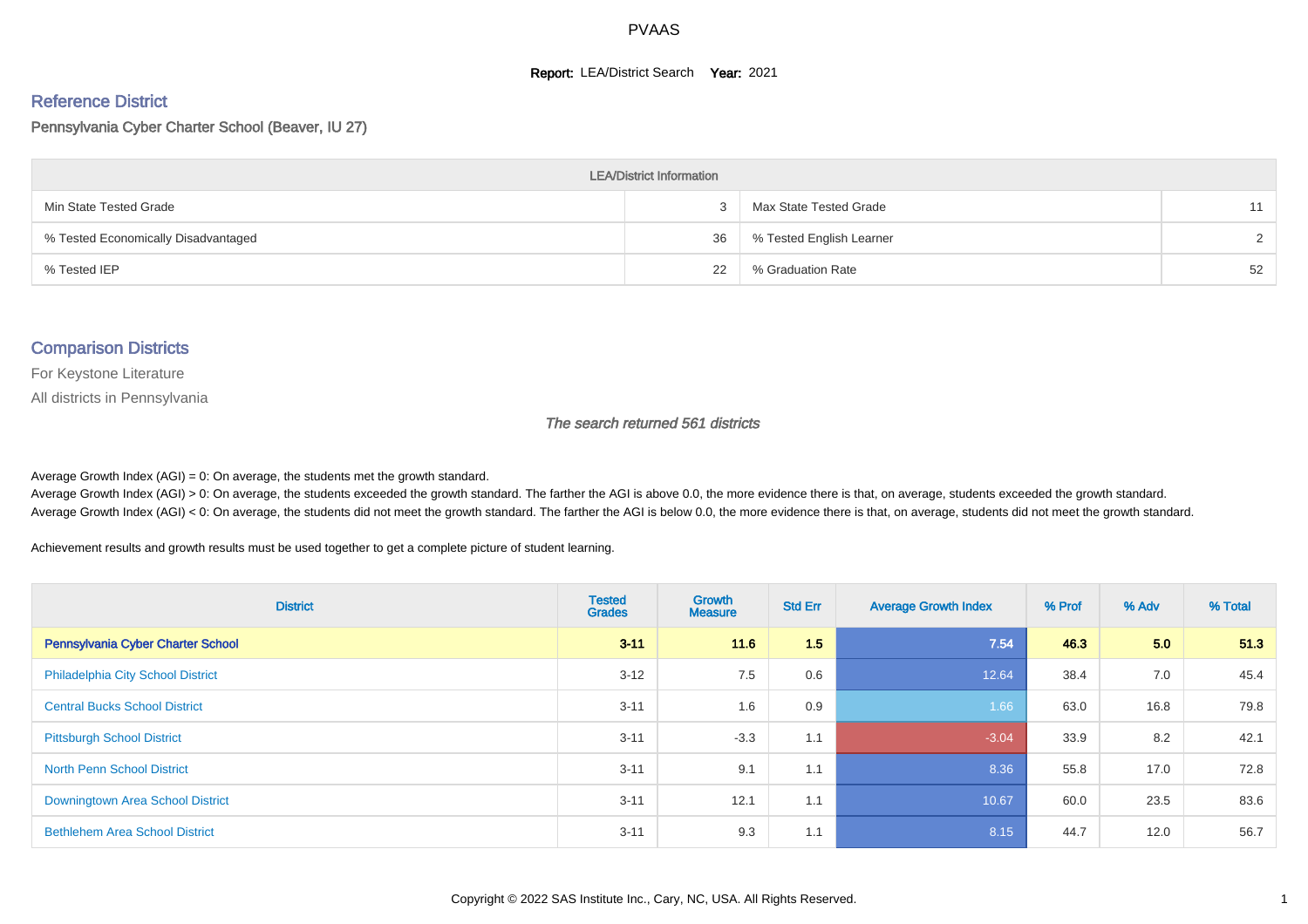| <b>District</b>                           | <b>Tested</b><br><b>Grades</b> | <b>Growth</b><br><b>Measure</b> | <b>Std Err</b> | <b>Average Growth Index</b> | % Prof | % Adv   | % Total |
|-------------------------------------------|--------------------------------|---------------------------------|----------------|-----------------------------|--------|---------|---------|
| Pennsylvania Cyber Charter School         | $3 - 11$                       | $11.6$                          | 1.5            | 7.54                        | 46.3   | 5.0     | 51.3    |
| <b>Council Rock School District</b>       | $3 - 11$                       | 8.9                             | 1.2            | 7.65                        | 62.8   | 16.6    | 79.4    |
| <b>West Chester Area School District</b>  | $3 - 11$                       | 12.6                            | 1.2            | 10.38                       | 66.8   | 20.2    | 87.0    |
| <b>Parkland School District</b>           | $3 - 11$                       | 5.3                             | 1.2            | 4.30                        | 58.0   | 22.3    | 80.4    |
| <b>Cumberland Valley School District</b>  | $3 - 12$                       | 18.5                            | 1.3            | 14.64                       | 60.7   | 23.4    | 84.1    |
| <b>East Penn School District</b>          | $3 - 11$                       | 4.1                             | 1.3            | 3.27                        | 55.8   | 11.5    | 67.3    |
| <b>Lower Merion School District</b>       | $3 - 11$                       | 19.0                            | 1.3            | 14.93                       | 55.6   | 29.9    | 85.5    |
| <b>North Allegheny School District</b>    | $3 - 11$                       | 17.4                            | 1.3            | 13.52                       | 59.5   | 28.1    | 87.6    |
| <b>Central Dauphin School District</b>    | $3 - 11$                       | 4.4                             | 1.3            | 3.32                        | 53.3   | 7.4     | 60.7    |
| <b>Chambersburg Area School District</b>  | $3 - 11$                       | $-9.5$                          | 1.3            | $-7.20$                     | 42.7   | 8.6     | 51.4    |
| <b>Neshaminy School District</b>          | $3 - 11$                       | 4.0                             | 1.3            | 3.02                        | 58.7   | 9.5     | 68.2    |
| <b>Spring-Ford Area School District</b>   | $3 - 11$                       | $6.0\,$                         | 1.3            | 4.46                        | 60.8   | 16.5    | 77.4    |
| <b>Allentown City School District</b>     | $3 - 12$                       | 5.3                             | 1.4            | 3.88                        | 25.3   | 2.7     | 28.0    |
| <b>Reading School District</b>            | $3 - 11$                       | 10.1                            | 1.4            | 7.25                        | 24.7   | 2.4     | 27.2    |
| <b>West Shore School District</b>         | $3 - 12$                       | $5.0\,$                         | 1.4            | 3.59                        | 54.2   | 9.4     | 63.6    |
| <b>Seneca Valley School District</b>      | $3 - 11$                       | $-1.4$                          | 1.4            | $-0.99$                     | 57.2   | 11.4    | 68.6    |
| <b>Hazleton Area School District</b>      | $3 - 11$                       | 9.6                             | 1.4            | 6.77                        | 45.0   | 7.8     | 52.9    |
| <b>Easton Area School District</b>        | $3 - 12$                       | $-4.1$                          | 1.4            | $-2.91$                     | 39.9   | 4.0     | 43.9    |
| <b>Hempfield School District</b>          | $3 - 11$                       | 0.1                             | 1.4            | 0.08                        | 58.2   | $9.9\,$ | 68.2    |
| <b>State College Area School District</b> | $3 - 11$                       | 20.5                            | 1.4            | 14.33                       | 58.0   | 25.9    | 84.0    |
| <b>Pennridge School District</b>          | $3 - 10$                       | $-16.8$                         | 1.4            | $-11.59$                    | 46.8   | 8.0     | 54.9    |
| <b>Lancaster School District</b>          | $3 - 12$                       | $-15.8$                         | 1.5            | $-10.90$                    | 14.6   | 2.3     | 16.9    |
| Mt Lebanon School District                | $3 - 11$                       | $-1.0$                          | 1.5            | $-0.70$                     | 61.9   | 24.0    | 85.9    |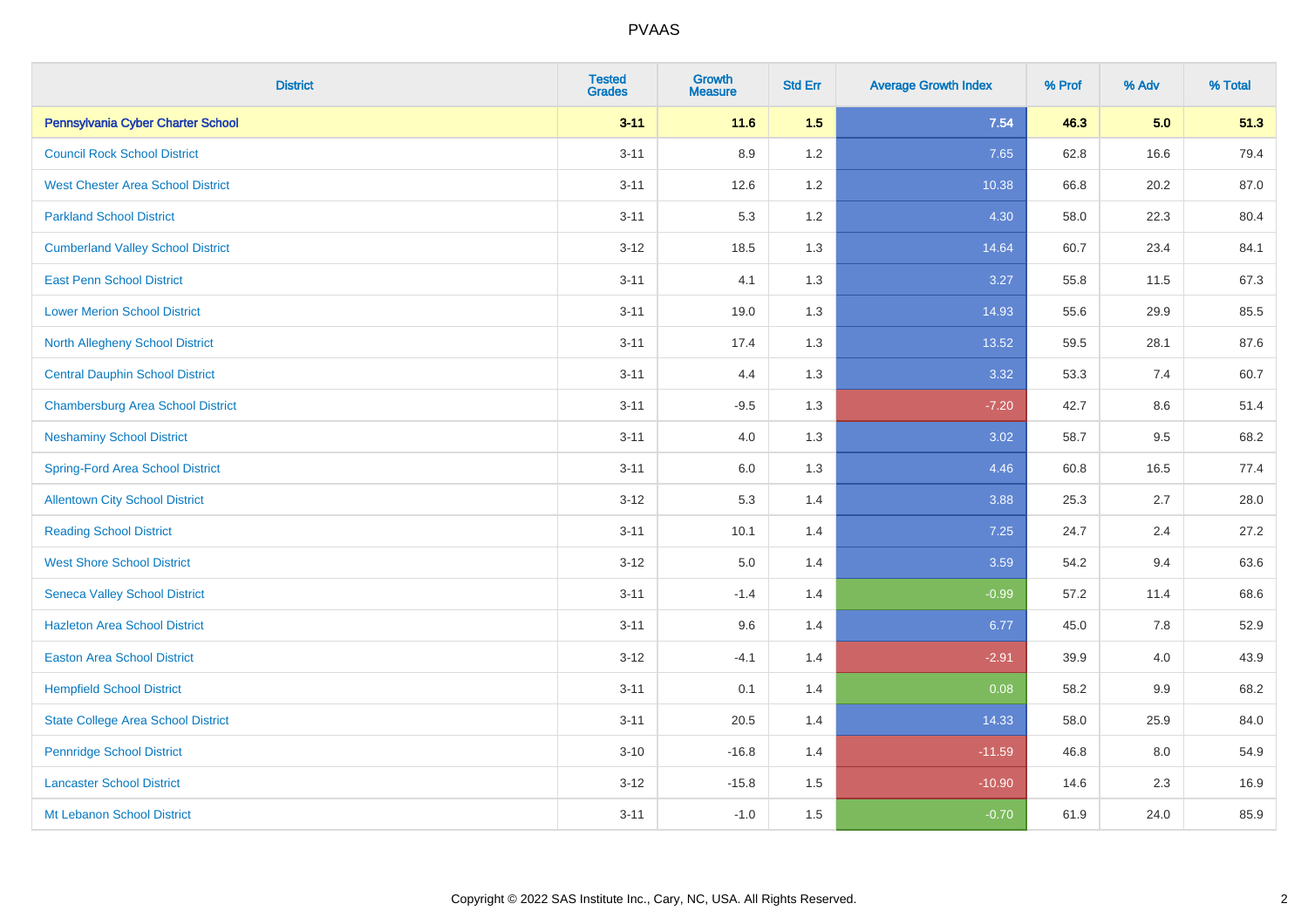| <b>District</b>                              | <b>Tested</b><br><b>Grades</b> | <b>Growth</b><br><b>Measure</b> | <b>Std Err</b> | <b>Average Growth Index</b> | % Prof | % Adv | % Total |
|----------------------------------------------|--------------------------------|---------------------------------|----------------|-----------------------------|--------|-------|---------|
| Pennsylvania Cyber Charter School            | $3 - 11$                       | 11.6                            | 1.5            | 7.54                        | 46.3   | 5.0   | 51.3    |
| Pocono Mountain School District              | $3 - 12$                       | 6.8                             | 1.5            | 4.62                        | 45.8   | 5.0   | 50.7    |
| <b>Pennsbury School District</b>             | $3 - 11$                       | 11.7                            | 1.5            | 7.90                        | 60.1   | 21.3  | 81.3    |
| <b>Boyertown Area School District</b>        | $3 - 11$                       | $-4.7$                          | 1.5            | $-3.17$                     | 55.2   | 11.3  | 66.5    |
| <b>Wilson School District</b>                | $3 - 12$                       | 8.8                             | 1.5            | 5.96                        | 52.6   | 14.6  | 67.2    |
| <b>Upper Darby School District</b>           | $3 - 12$                       | $6.9\,$                         | 1.5            | 4.62                        | 45.0   | 6.7   | 51.7    |
| <b>Souderton Area School District</b>        | $3 - 11$                       | 12.4                            | 1.5            | 8.28                        | 61.7   | 15.2  | 76.9    |
| <b>Millcreek Township School District</b>    | $3 - 11$                       | 3.1                             | 1.5            | 2.06                        | 55.6   | 14.2  | 69.7    |
| <b>Haverford Township School District</b>    | $3 - 11$                       | 8.0                             | 1.5            | 5.27                        | 53.0   | 25.5  | 78.6    |
| <b>Dallastown Area School District</b>       | $3 - 11$                       | 13.5                            | 1.5            | 8.84                        | 56.0   | 17.9  | 73.8    |
| Pennsylvania Cyber Charter School            | $3 - 11$                       | 11.6                            | 1.5            | 7.54                        | 46.3   | 5.0   | 51.3    |
| <b>Butler Area School District</b>           | $3 - 11$                       | $-6.5$                          | 1.5            | $-4.26$                     | 42.5   | 9.4   | 51.9    |
| <b>Erie City School District</b>             | $3 - 12$                       | $-14.5$                         | 1.6            | $-9.26$                     | 25.4   | 3.0   | 28.4    |
| <b>East Stroudsburg Area School District</b> | $3 - 11$                       | 0.1                             | 1.6            | 0.05                        | 45.8   | 7.8   | 53.6    |
| <b>Hempfield Area School District</b>        | $3 - 12$                       | 4.6                             | 1.6            | 2.86                        | 53.5   | 20.1  | 73.6    |
| <b>Perkiomen Valley School District</b>      | $3 - 11$                       | $-3.5$                          | 1.6            | $-2.18$                     | 53.8   | 13.4  | 67.2    |
| Northampton Area School District             | $3 - 11$                       | 4.0                             | 1.6            | 2.51                        | 52.3   | 10.8  | 63.1    |
| <b>Norristown Area School District</b>       | $3 - 12$                       | $-12.8$                         | 1.6            | $-7.98$                     | 23.5   | 2.3   | 25.7    |
| <b>Avon Grove School District</b>            | $3 - 10$                       | 10.0                            | 1.6            | 6.26                        | 56.3   | 18.6  | 74.9    |
| <b>Manheim Township School District</b>      | $3 - 12$                       | $-0.9$                          | 1.6            | $-0.58$                     | 53.2   | 15.5  | 68.7    |
| Owen J Roberts School District               | $3 - 11$                       | $-12.3$                         | 1.6            | $-7.61$                     | 57.0   | 11.9  | 69.0    |
| <b>Penn Manor School District</b>            | $3 - 11$                       | $-0.4$                          | 1.6            | $-0.25$                     | 51.9   | 12.6  | 64.5    |
| <b>Canon-Mcmillan School District</b>        | $3 - 11$                       | $-0.8$                          | 1.6            | $-0.50$                     | 58.7   | 15.9  | 74.6    |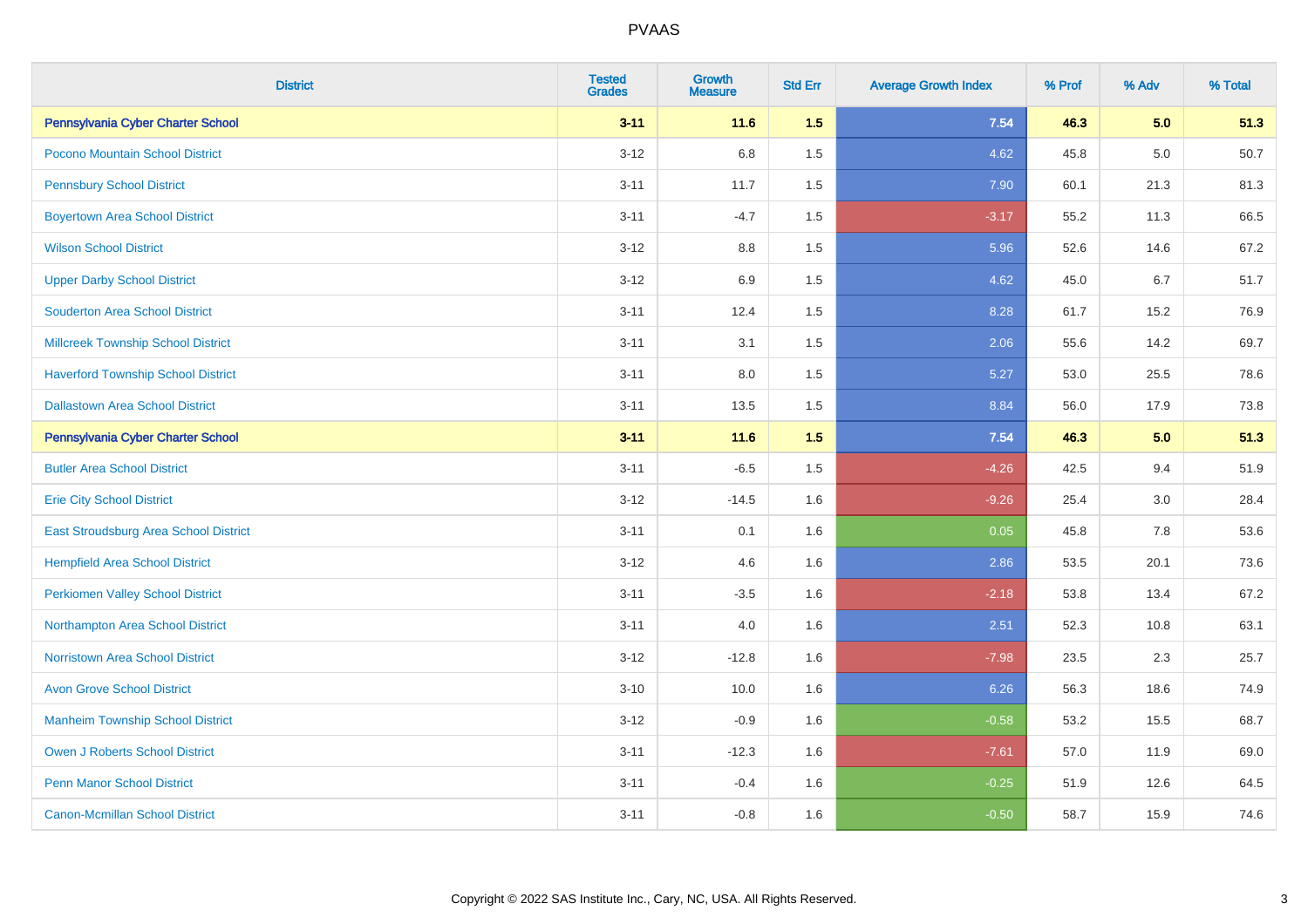| <b>District</b>                             | <b>Tested</b><br><b>Grades</b> | <b>Growth</b><br><b>Measure</b> | <b>Std Err</b> | <b>Average Growth Index</b> | % Prof | % Adv   | % Total |
|---------------------------------------------|--------------------------------|---------------------------------|----------------|-----------------------------|--------|---------|---------|
| Pennsylvania Cyber Charter School           | $3 - 11$                       | 11.6                            | 1.5            | 7.54                        | 46.3   | 5.0     | 51.3    |
| <b>Bensalem Township School District</b>    | $3 - 11$                       | 1.6                             | 1.6            | 0.98                        | 38.8   | $8.3\,$ | 47.1    |
| Altoona Area School District                | $3 - 12$                       | 3.3                             | 1.6            | 1.99                        | 47.7   | 8.2     | 55.9    |
| <b>Quakertown Community School District</b> | $3-12$                         | $-4.4$                          | 1.6            | $-2.70$                     | 56.5   | 10.0    | 66.6    |
| <b>Cornwall-Lebanon School District</b>     | $3 - 11$                       | 8.3                             | 1.6            | 5.08                        | 47.2   | 8.4     | 55.6    |
| <b>Ridley School District</b>               | $3 - 12$                       | 10.0                            | 1.6            | 6.10                        | 45.6   | 8.2     | 53.8    |
| <b>Mifflin County School District</b>       | $3 - 11$                       | 9.1                             | 1.7            | 5.49                        | 47.1   | 6.7     | 53.8    |
| <b>Nazareth Area School District</b>        | $3 - 11$                       | $-4.7$                          | 1.7            | $-2.82$                     | 59.2   | 9.9     | 69.0    |
| <b>Garnet Valley School District</b>        | $3 - 10$                       | 10.9                            | 1.7            | 6.53                        | 67.1   | 19.0    | 86.1    |
| <b>Centennial School District</b>           | $3 - 10$                       | 7.1                             | 1.7            | 4.29                        | 50.1   | 8.7     | 58.9    |
| <b>Coatesville Area School District</b>     | $3 - 11$                       | $-4.4$                          | 1.7            | $-2.62$                     | 36.3   | 4.2     | 40.5    |
| <b>Penn-Trafford School District</b>        | $3 - 11$                       | 13.4                            | 1.7            | 7.87                        | 62.3   | 21.9    | 84.2    |
| <b>Armstrong School District</b>            | $3 - 11$                       | 2.6                             | 1.7            | 1.53                        | 51.5   | 6.1     | 57.6    |
| <b>Colonial School District</b>             | $3 - 11$                       | 14.0                            | 1.7            | 8.21                        | 60.2   | 19.6    | 79.8    |
| <b>Central York School District</b>         | $3-12$                         | 12.3                            | 1.7            | 7.20                        | 55.5   | 11.5    | 67.0    |
| <b>York Co School Of Technology</b>         | $9 - 12$                       | $-3.8$                          | 1.7            | $-2.22$                     | 39.1   | 5.6     | 44.7    |
| <b>Hatboro-Horsham School District</b>      | $3 - 11$                       | $-12.8$                         | 1.7            | $-7.47$                     | 45.6   | 7.2     | 52.8    |
| <b>Methacton School District</b>            | $3 - 11$                       | 2.5                             | 1.7            | 1.43                        | 62.5   | 16.4    | 79.0    |
| <b>Springfield School District</b>          | $3 - 11$                       | 13.8                            | 1.7            | 7.99                        | 60.9   | 21.5    | 82.4    |
| <b>Norwin School District</b>               | $3 - 11$                       | 18.0                            | 1.7            | 10.37                       | 58.5   | 27.0    | 85.4    |
| <b>Upper Saint Clair School District</b>    | $3 - 11$                       | 18.5                            | 1.7            | 10.65                       | 61.8   | 30.1    | 91.9    |
| <b>Governor Mifflin School District</b>     | $3 - 11$                       | 4.1                             | 1.8            | 2.33                        | 42.5   | 7.2     | 49.7    |
| <b>Bethel Park School District</b>          | $3 - 11$                       | 5.6                             | 1.8            | 3.18                        | 65.3   | 18.6    | 83.9    |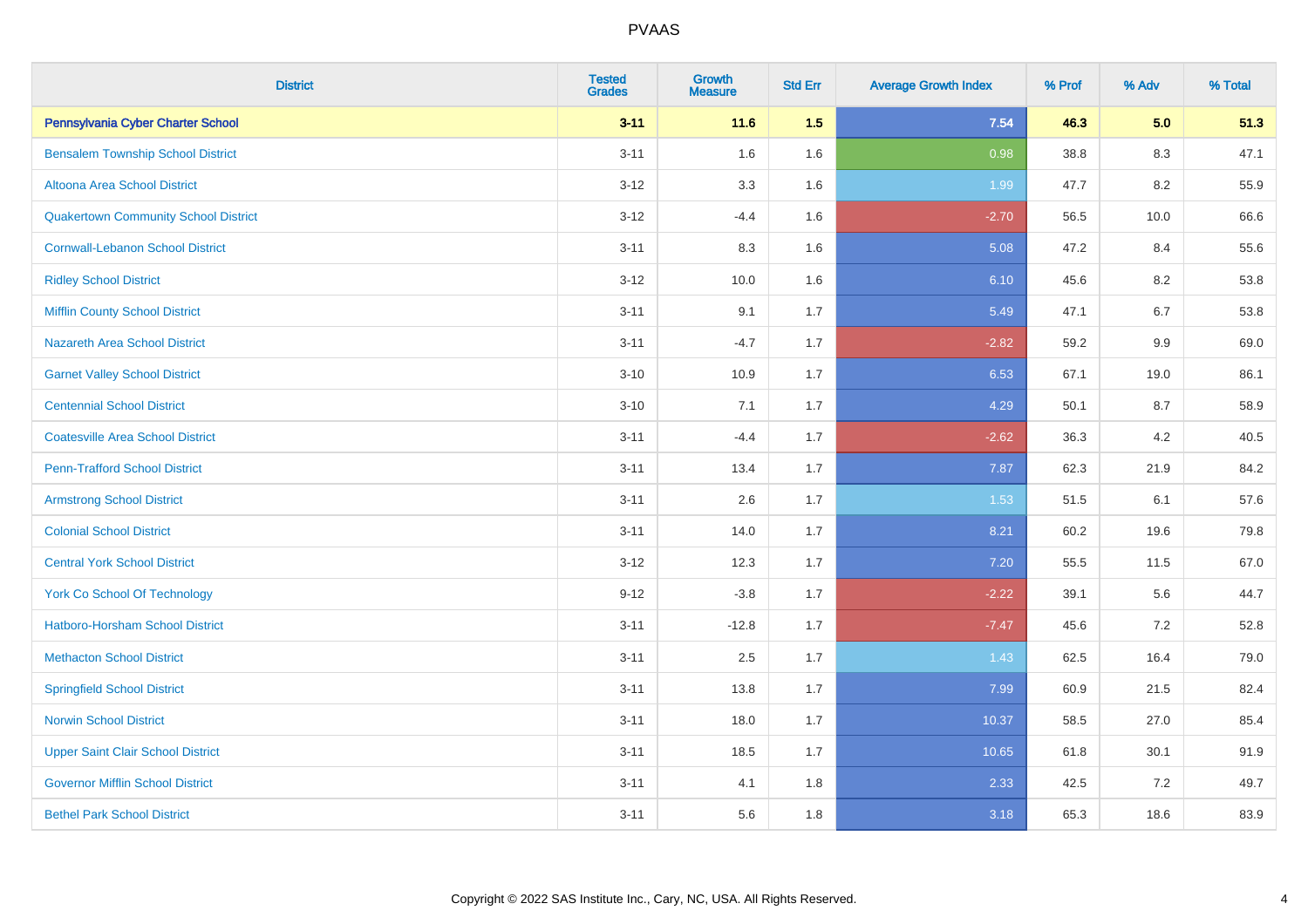| <b>District</b>                                    | <b>Tested</b><br><b>Grades</b> | Growth<br><b>Measure</b> | <b>Std Err</b> | <b>Average Growth Index</b> | % Prof | % Adv | % Total |
|----------------------------------------------------|--------------------------------|--------------------------|----------------|-----------------------------|--------|-------|---------|
| Pennsylvania Cyber Charter School                  | $3 - 11$                       | 11.6                     | 1.5            | 7.54                        | 46.3   | 5.0   | 51.3    |
| <b>Whitehall-Coplay School District</b>            | $3 - 11$                       | 6.1                      | 1.8            | 3.45                        | 49.3   | 7.4   | 56.6    |
| <b>Warren County School District</b>               | $3 - 11$                       | $-0.1$                   | 1.8            | $-0.06$                     | 37.2   | 5.3   | 42.6    |
| <b>Williamsport Area School District</b>           | $3 - 11$                       | 1.9                      | 1.8            | 1.04                        | 44.1   | 12.8  | 56.9    |
| Mechanicsburg Area School District                 | $3 - 11$                       | 5.9                      | 1.8            | 3.29                        | 57.2   | 13.7  | 70.9    |
| <b>Ephrata Area School District</b>                | $3 - 11$                       | 5.6                      | 1.8            | 3.12                        | 54.7   | 9.5   | 64.2    |
| <b>Upper Dublin School District</b>                | $3 - 12$                       | 15.4                     | 1.8            | 8.53                        | 60.8   | 24.8  | 85.6    |
| <b>Delaware Valley School District</b>             | $3 - 11$                       | 12.6                     | 1.8            | 6.93                        | 55.2   | 16.2  | 71.4    |
| <b>Pine-Richland School District</b>               | $3 - 11$                       | 11.5                     | 1.8            | 6.31                        | 60.6   | 24.4  | 85.0    |
| <b>Wissahickon School District</b>                 | $3 - 10$                       | 12.5                     | 1.8            | 6.85                        | 58.3   | 22.4  | 80.7    |
| <b>Peters Township School District</b>             | $3 - 11$                       | 5.0                      | 1.8            | 2.76                        | 59.8   | 26.1  | 85.9    |
| <b>Kennett Consolidated School District</b>        | $3 - 11$                       | 4.8                      | 1.8            | 2.61                        | 52.5   | 10.7  | 63.2    |
| Fox Chapel Area School District                    | $3 - 11$                       | 9.8                      | 1.8            | 5.36                        | 56.6   | 28.6  | 85.2    |
| <b>North Hills School District</b>                 | $3 - 11$                       | $-1.8$                   | 1.8            | $-0.96$                     | 59.1   | 14.1  | 73.2    |
| <b>Conestoga Valley School District</b>            | $3 - 11$                       | 8.7                      | 1.8            | 4.69                        | 60.3   | 13.5  | 73.8    |
| <b>Elizabethtown Area School District</b>          | $3 - 12$                       | $-0.9$                   | 1.9            | $-0.47$                     | 50.0   | 11.2  | 61.2    |
| <b>Shaler Area School District</b>                 | $3 - 11$                       | $-0.8$                   | 1.9            | $-0.43$                     | 49.1   | 9.6   | 58.7    |
| <b>Commonwealth Charter Academy Charter School</b> | $3 - 10$                       | 9.1                      | 1.9            | 4.90                        | 47.2   | 9.1   | 56.3    |
| <b>Warwick School District</b>                     | $3 - 11$                       | 5.2                      | 1.9            | 2.76                        | 46.4   | 17.0  | 63.3    |
| South Western School District                      | $3 - 12$                       | 3.9                      | 1.9            | 2.08                        | 60.2   | 8.1   | 68.3    |
| <b>Great Valley School District</b>                | $3 - 11$                       | 15.0                     | 1.9            | 7.98                        | 50.0   | 35.0  | 85.0    |
| Palmyra Area School District                       | $3 - 11$                       | 5.6                      | 1.9            | 2.96                        | 56.4   | 15.6  | 72.0    |
| <b>Carlisle Area School District</b>               | $3 - 11$                       | $-5.3$                   | 1.9            | $-2.81$                     | 54.0   | 6.3   | 60.3    |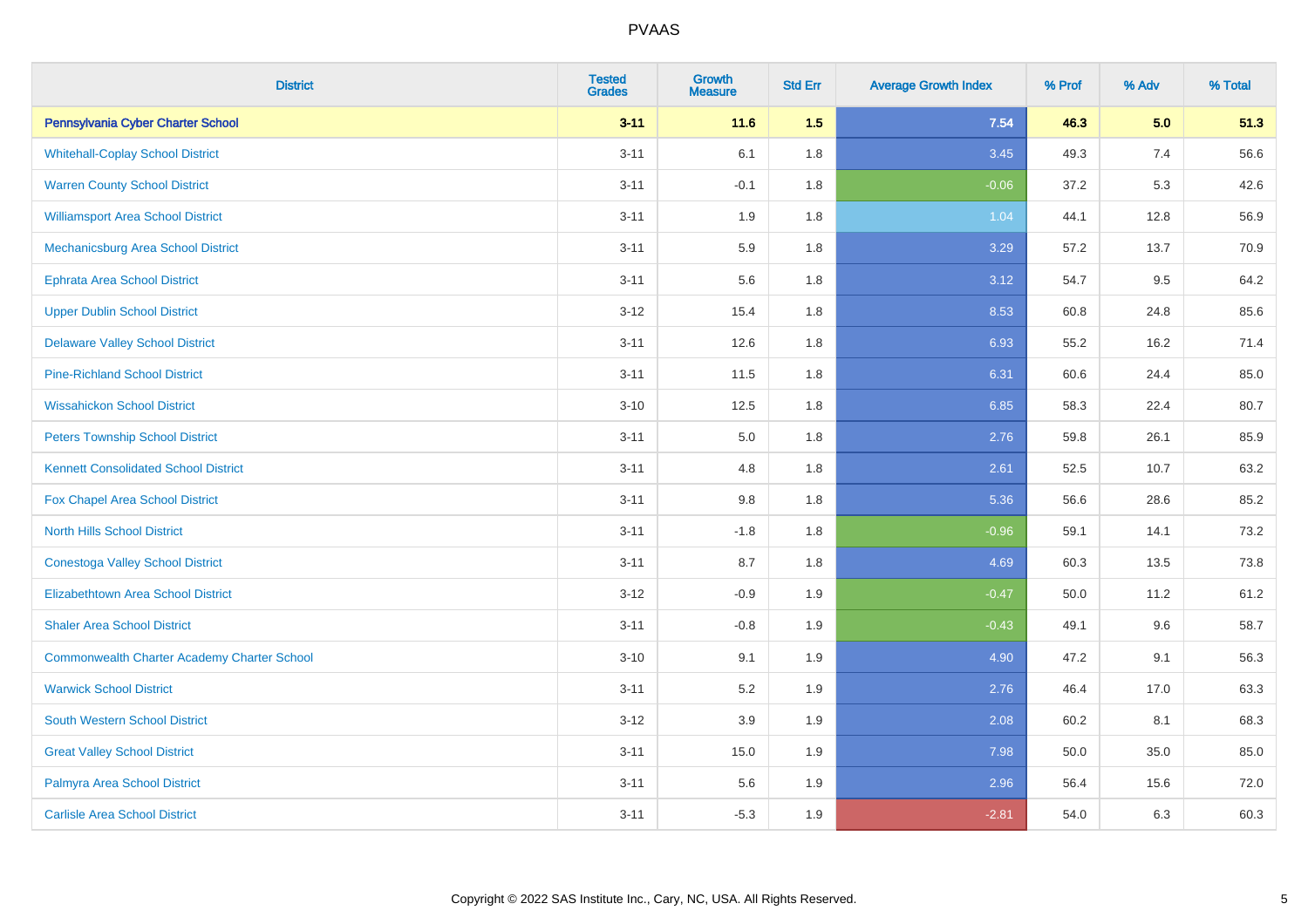| <b>District</b>                          | <b>Tested</b><br><b>Grades</b> | <b>Growth</b><br><b>Measure</b> | <b>Std Err</b> | <b>Average Growth Index</b> | % Prof | % Adv   | % Total |
|------------------------------------------|--------------------------------|---------------------------------|----------------|-----------------------------|--------|---------|---------|
| Pennsylvania Cyber Charter School        | $3 - 11$                       | $11.6$                          | 1.5            | 7.54                        | 46.3   | 5.0     | 51.3    |
| <b>Waynesboro Area School District</b>   | $3 - 12$                       | $-6.1$                          | 1.9            | $-3.20$                     | 50.0   | $6.8\,$ | 56.8    |
| <b>Baldwin-Whitehall School District</b> | $3 - 11$                       | 1.8                             | 1.9            | 0.94                        | 58.6   | 8.6     | 67.1    |
| <b>Muhlenberg School District</b>        | $3 - 10$                       | 4.0                             | 1.9            | 2.10                        | 34.2   | 2.6     | 36.8    |
| <b>Oxford Area School District</b>       | $3 - 11$                       | $-4.3$                          | 1.9            | $-2.26$                     | 41.3   | 8.0     | 49.3    |
| <b>Abington School District</b>          | $3 - 10$                       | $-11.5$                         | 1.9            | $-6.00$                     | 56.2   | 11.6    | 67.8    |
| <b>Exeter Township School District</b>   | $3 - 11$                       | $-10.4$                         | 1.9            | $-5.44$                     | 50.6   | 2.7     | 53.3    |
| <b>Stroudsburg Area School District</b>  | $3 - 11$                       | 5.5                             | 1.9            | 2.88                        | 48.1   | 4.2     | 52.3    |
| <b>Lebanon School District</b>           | $3 - 11$                       | $-1.6$                          | 1.9            | $-0.80$                     | 24.4   | 2.6     | 27.0    |
| <b>Franklin Regional School District</b> | $3 - 11$                       | 2.0                             | 1.9            | 1.02                        | 66.7   | 15.5    | 82.1    |
| Penn-Delco School District               | $3 - 11$                       | $-6.8$                          | 1.9            | $-3.51$                     | 46.6   | 3.2     | 49.8    |
| <b>Moon Area School District</b>         | $3 - 11$                       | 8.2                             | 1.9            | 4.25                        | 58.7   | 18.5    | 77.2    |
| <b>Shippensburg Area School District</b> | $3 - 11$                       | 9.3                             | 1.9            | 4.84                        | 53.1   | 10.2    | 63.3    |
| <b>Greater Latrobe School District</b>   | $3 - 11$                       | $0.6\,$                         | 1.9            | 0.31                        | 55.5   | 14.1    | 69.5    |
| <b>Lower Dauphin School District</b>     | $3 - 11$                       | 0.6                             | 1.9            | 0.33                        | 49.2   | 12.6    | 61.8    |
| South Fayette Township School District   | $3 - 11$                       | 1.7                             | 2.0            | 0.88                        | 61.0   | 26.5    | 87.6    |
| Northern York County School District     | $3 - 11$                       | 15.6                            | 2.0            | 7.98                        | 57.4   | 11.5    | 68.8    |
| Northeastern York School District        | $3 - 11$                       | 5.9                             | 2.0            | 3.03                        | 51.1   | 16.6    | 67.6    |
| <b>Bristol Township School District</b>  | $3 - 11$                       | $-13.9$                         | 2.0            | $-7.05$                     | 31.0   | 3.7     | 34.7    |
| Daniel Boone Area School District        | $3 - 12$                       | 5.7                             | 2.0            | 2.88                        | 51.0   | 11.5    | 62.6    |
| <b>Solanco School District</b>           | $3 - 11$                       | $-11.0$                         | 2.0            | $-5.55$                     | 41.6   | 4.5     | 46.1    |
| Lampeter-Strasburg School District       | $3 - 12$                       | $-8.6$                          | 2.0            | $-4.33$                     | 55.1   | 9.8     | 64.8    |
| <b>Bangor Area School District</b>       | $3 - 12$                       | $-0.9$                          | 2.0            | $-0.43$                     | 44.3   | 4.7     | 49.0    |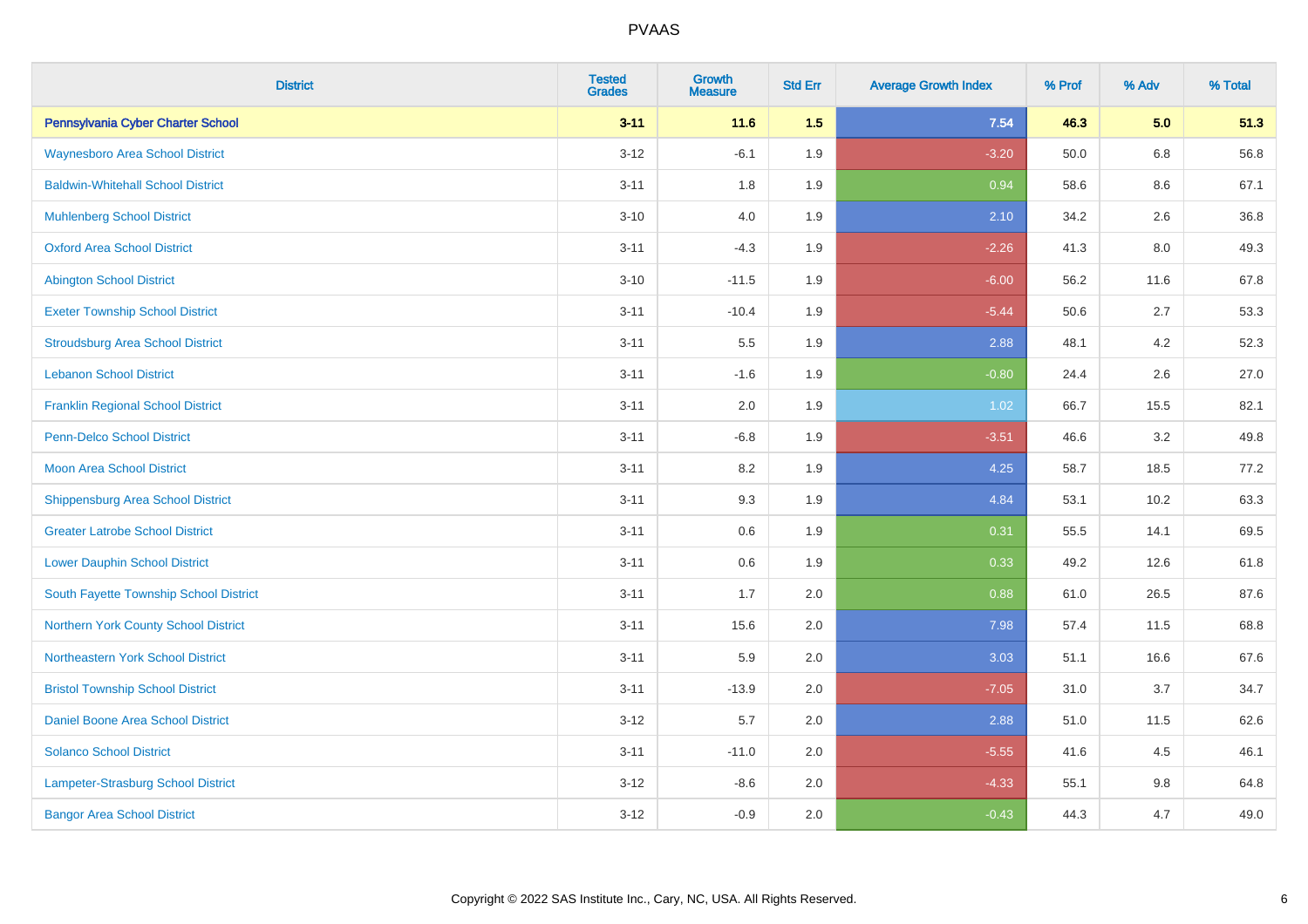| <b>District</b>                             | <b>Tested</b><br><b>Grades</b> | Growth<br><b>Measure</b> | <b>Std Err</b> | <b>Average Growth Index</b> | % Prof | % Adv | % Total |
|---------------------------------------------|--------------------------------|--------------------------|----------------|-----------------------------|--------|-------|---------|
| Pennsylvania Cyber Charter School           | $3 - 11$                       | 11.6                     | 1.5            | 7.54                        | 46.3   | 5.0   | 51.3    |
| <b>Conewago Valley School District</b>      | $3 - 12$                       | $-0.9$                   | 2.0            | $-0.45$                     | 51.7   | 9.6   | 61.3    |
| <b>Pleasant Valley School District</b>      | $3 - 11$                       | 3.1                      | 2.0            | 1.57                        | 57.2   | 5.5   | 62.8    |
| <b>Kiski Area School District</b>           | $3 - 11$                       | $-3.7$                   | 2.0            | $-1.86$                     | 57.4   | 10.4  | 67.8    |
| <b>Connellsville Area School District</b>   | $3 - 11$                       | 6.1                      | 2.0            | 3.05                        | 45.4   | 7.8   | 53.2    |
| <b>Trinity Area School District</b>         | $3 - 11$                       | $-5.4$                   | 2.0            | $-2.71$                     | 48.3   | 11.8  | 60.1    |
| <b>Upper Merion Area School District</b>    | $3 - 11$                       | 15.3                     | 2.0            | 7.62                        | 59.3   | 19.3  | 78.6    |
| <b>Derry Township School District</b>       | $3 - 10$                       | 12.8                     | 2.0            | 6.39                        | 54.8   | 25.8  | 80.6    |
| <b>Chartiers Valley School District</b>     | $3 - 11$                       | $-1.7$                   | 2.0            | $-0.81$                     | 54.7   | 8.4   | 63.1    |
| <b>Dubois Area School District</b>          | $3 - 11$                       | $-6.2$                   | 2.0            | $-3.07$                     | 50.9   | 13.4  | 64.3    |
| <b>Pottsgrove School District</b>           | $3 - 11$                       | 2.8                      | 2.0            | 1.35                        | 44.0   | 10.0  | 53.9    |
| <b>Cocalico School District</b>             | $3 - 11$                       | 10.6                     | 2.0            | 5.18                        | 50.8   | 14.1  | 64.8    |
| <b>Keystone Central School District</b>     | $3 - 11$                       | $-5.1$                   | 2.0            | $-2.46$                     | 44.7   | 4.6   | 49.4    |
| <b>Dover Area School District</b>           | $3 - 12$                       | 6.0                      | 2.1            | 2.94                        | 52.2   | 6.0   | 58.2    |
| <b>Upper Perkiomen School District</b>      | $3 - 11$                       | 22.1                     | 2.1            | 10.74                       | 57.7   | 13.2  | 70.9    |
| <b>York Suburban School District</b>        | $3 - 11$                       | 10.1                     | 2.1            | 4.91                        | 53.5   | 27.8  | 81.3    |
| <b>Mars Area School District</b>            | $3 - 10$                       | 5.7                      | 2.1            | 2.75                        | 57.9   | 18.2  | 76.1    |
| Southern York County School District        | $3 - 11$                       | 14.2                     | 2.1            | 6.91                        | 55.1   | 18.1  | 73.1    |
| <b>Cheltenham School District</b>           | $3 - 11$                       | $-1.4$                   | 2.1            | $-0.67$                     | 46.1   | 10.0  | 56.1    |
| <b>West Allegheny School District</b>       | $3 - 12$                       | 4.0                      | 2.1            | 1.96                        | 63.1   | 15.7  | 78.8    |
| <b>Hollidaysburg Area School District</b>   | $3 - 11$                       | 6.0                      | 2.1            | 2.88                        | 57.1   | 12.3  | 69.4    |
| <b>Radnor Township School District</b>      | $3 - 12$                       | 1.0                      | 2.1            | 0.50                        | 65.0   | 23.2  | 88.2    |
| <b>West Jefferson Hills School District</b> | $3 - 11$                       | 1.8                      | 2.1            | 0.88                        | 55.7   | 20.8  | 76.4    |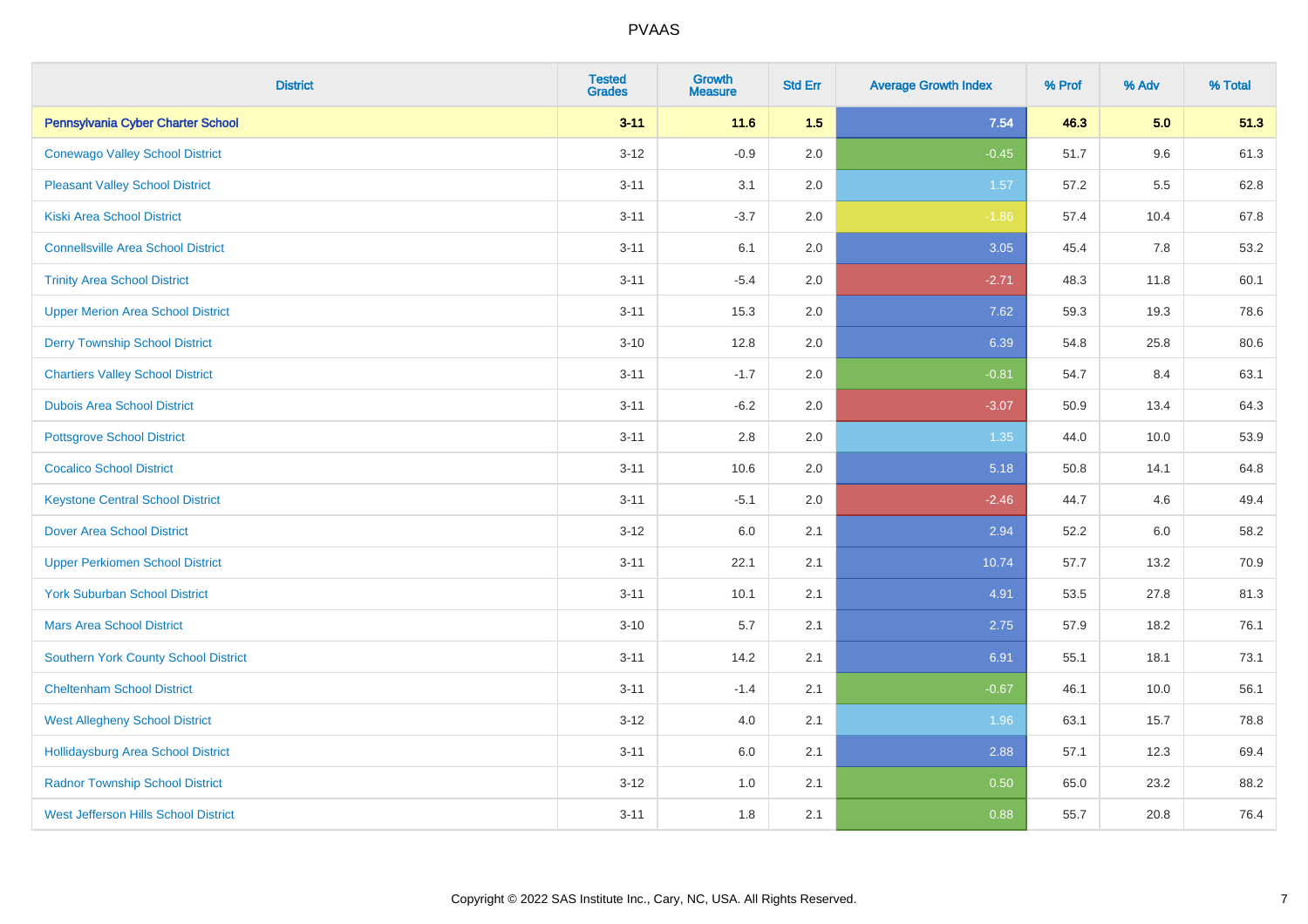| <b>District</b>                                 | <b>Tested</b><br><b>Grades</b> | <b>Growth</b><br><b>Measure</b> | <b>Std Err</b> | <b>Average Growth Index</b> | % Prof | % Adv   | % Total |
|-------------------------------------------------|--------------------------------|---------------------------------|----------------|-----------------------------|--------|---------|---------|
| Pennsylvania Cyber Charter School               | $3 - 11$                       | 11.6                            | 1.5            | 7.54                        | 46.3   | 5.0     | 51.3    |
| <b>Montour School District</b>                  | $3 - 11$                       | $-1.8$                          | 2.1            | $-0.88$                     | 61.4   | 15.1    | 76.5    |
| <b>William Penn School District</b>             | $3 - 12$                       | 8.3                             | 2.1            | 3.99                        | 35.6   | 3.0     | 38.7    |
| <b>Phoenixville Area School District</b>        | $3 - 11$                       | $-1.7$                          | 2.1            | $-0.83$                     | 59.9   | 10.6    | 70.5    |
| <b>Spring Grove Area School District</b>        | $3 - 11$                       | 5.6                             | 2.1            | 2.68                        | 55.1   | 15.0    | 70.1    |
| <b>Gettysburg Area School District</b>          | $3 - 11$                       | $-4.0$                          | 2.1            | $-1.89$                     | 45.3   | 14.0    | 59.3    |
| <b>Manheim Central School District</b>          | $3 - 11$                       | 2.1                             | 2.1            | 1.01                        | 53.2   | 11.6    | 64.8    |
| <b>Interboro School District</b>                | $3 - 12$                       | $-7.3$                          | 2.1            | $-3.43$                     | 46.6   | 4.8     | 51.4    |
| <b>York City School District</b>                | $3 - 12$                       | $-28.9$                         | 2.1            | $-13.59$                    | 6.0    | 0.3     | 6.2     |
| <b>Harrisburg City School District</b>          | $3 - 11$                       | $-0.4$                          | 2.1            | $-0.19$                     | 15.1   | 0.4     | 15.5    |
| <b>Twin Valley School District</b>              | $3 - 12$                       | $-3.6$                          | 2.1            | $-1.69$                     | 49.6   | 7.1     | 56.8    |
| <b>Juniata County School District</b>           | $3 - 12$                       | $-4.9$                          | 2.1            | $-2.26$                     | 38.5   | 2.9     | 41.4    |
| <b>Hampton Township School District</b>         | $3 - 11$                       | 5.1                             | 2.2            | 2.35                        | 54.0   | 28.2    | 82.2    |
| <b>Fleetwood Area School District</b>           | $3 - 10$                       | 12.2                            | 2.2            | 5.68                        | 53.5   | 11.6    | 65.2    |
| Pennsylvania Leadership Charter School          | $3 - 11$                       | 4.6                             | 2.2            | 2.13                        | 55.4   | 11.2    | 66.7    |
| <b>Abington Heights School District</b>         | $3 - 11$                       | 13.5                            | 2.2            | 6.27                        | 58.3   | 16.2    | 74.5    |
| <b>Crawford Central School District</b>         | $3 - 11$                       | $-4.7$                          | 2.2            | $-2.15$                     | 40.6   | 10.5    | 51.1    |
| <b>Lower Moreland Township School District</b>  | $3 - 11$                       | 2.0                             | 2.2            | 0.95                        | 62.8   | 17.0    | 79.8    |
| <b>Upper Moreland Township School District</b>  | $3 - 11$                       | $-5.0$                          | 2.2            | $-2.31$                     | 57.9   | 4.0     | 61.9    |
| <b>Eastern Lancaster County School District</b> | $3 - 12$                       | 4.5                             | 2.2            | 2.09                        | 46.3   | 11.4    | 57.6    |
| <b>Plum Borough School District</b>             | $3 - 11$                       | $-11.3$                         | 2.2            | $-5.19$                     | 51.1   | 9.0     | 60.1    |
| <b>Greencastle-Antrim School District</b>       | $3 - 11$                       | $-3.0$                          | 2.2            | $-1.36$                     | 62.4   | $9.9\,$ | 72.3    |
| <b>Bellefonte Area School District</b>          | $3 - 11$                       | $-0.4$                          | 2.2            | $-0.17$                     | 47.6   | 10.6    | 58.2    |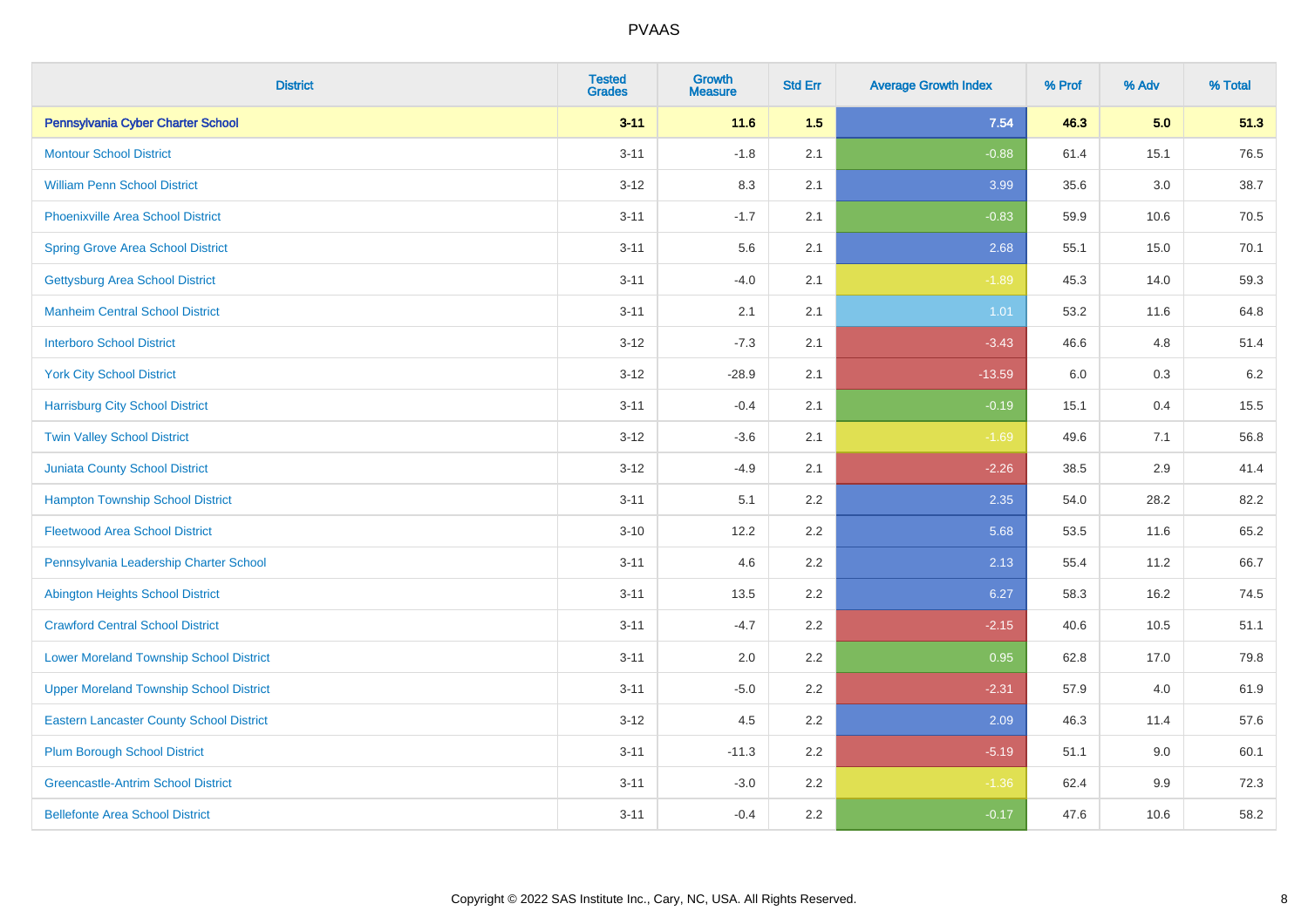| <b>District</b>                               | <b>Tested</b><br><b>Grades</b> | Growth<br><b>Measure</b> | <b>Std Err</b> | <b>Average Growth Index</b> | % Prof | % Adv | % Total |
|-----------------------------------------------|--------------------------------|--------------------------|----------------|-----------------------------|--------|-------|---------|
| Pennsylvania Cyber Charter School             | $3 - 11$                       | 11.6                     | 1.5            | 7.54                        | 46.3   | 5.0   | 51.3    |
| <b>Gateway School District</b>                | $3 - 11$                       | 0.8                      | 2.2            | 0.38                        | 52.1   | 13.8  | 65.9    |
| <b>Penncrest School District</b>              | $3 - 11$                       | 5.7                      | 2.2            | 2.57                        | 47.2   | 7.1   | 54.3    |
| <b>New Foundations Charter School</b>         | $3 - 11$                       | 5.4                      | 2.2            | 2.41                        | 47.2   | 2.5   | 49.8    |
| <b>Dallas School District</b>                 | $3 - 11$                       | $-2.5$                   | 2.2            | $-1.12$                     | 54.9   | 7.6   | 62.4    |
| <b>Eastern Lebanon County School District</b> | $3 - 11$                       | 8.6                      | 2.2            | 3.84                        | 48.8   | 11.4  | 60.3    |
| <b>Conrad Weiser Area School District</b>     | $3 - 11$                       | 3.6                      | 2.2            | 1.63                        | 52.1   | 2.1   | 54.2    |
| <b>Tunkhannock Area School District</b>       | $3 - 11$                       | 2.3                      | 2.2            | 1.01                        | 44.9   | 9.6   | 54.6    |
| <b>Lehighton Area School District</b>         | $3 - 11$                       | $-1.6$                   | 2.3            | $-0.70$                     | 51.1   | 5.6   | 56.7    |
| <b>Blue Mountain School District</b>          | $3 - 10$                       | $-5.8$                   | 2.3            | $-2.56$                     | 46.6   | 8.5   | 55.1    |
| Southern Lehigh School District               | $3 - 11$                       | $-0.4$                   | 2.3            | $-0.17$                     | 66.1   | 11.9  | 78.0    |
| <b>Pottsville Area School District</b>        | $3 - 12$                       | 4.4                      | 2.3            | 1.94                        | 44.8   | 5.4   | 50.2    |
| <b>Somerset Area School District</b>          | $3 - 11$                       | $-4.4$                   | 2.3            | $-1.93$                     | 44.4   | 14.9  | 59.3    |
| <b>Tuscarora School District</b>              | $3 - 11$                       | $-0.6$                   | 2.3            | $-0.27$                     | 45.1   | 8.1   | 53.2    |
| 21st Century Cyber Charter School             | $6 - 12$                       | 5.7                      | 2.3            | 2.50                        | 56.7   | 8.3   | 65.0    |
| <b>Wallenpaupack Area School District</b>     | $3 - 11$                       | $-7.1$                   | 2.3            | $-3.09$                     | 40.8   | 2.4   | 43.1    |
| <b>Indiana Area School District</b>           | $3 - 11$                       | $-5.3$                   | 2.3            | $-2.28$                     | 47.6   | 18.4  | 66.1    |
| <b>Chichester School District</b>             | $3 - 11$                       | $-2.7$                   | 2.3            | $-1.17$                     | 44.6   | 6.6   | 51.2    |
| <b>West York Area School District</b>         | $3 - 12$                       | 3.2                      | 2.3            | 1.38                        | 53.8   | 4.4   | 58.2    |
| Selinsgrove Area School District              | $3 - 12$                       | 8.3                      | 2.3            | 3.54                        | 56.8   | 10.0  | 66.8    |
| Lehigh Valley Academy Regional Charter School | $3 - 11$                       | 0.7                      | 2.3            | 0.32                        | 46.3   | 5.0   | 51.4    |
| <b>Blackhawk School District</b>              | $3 - 11$                       | 4.7                      | 2.3            | 2.01                        | 55.8   | 8.8   | 64.6    |
| Northwestern Lehigh School District           | $3 - 11$                       | 2.2                      | 2.3            | 0.93                        | 53.3   | 9.7   | 63.0    |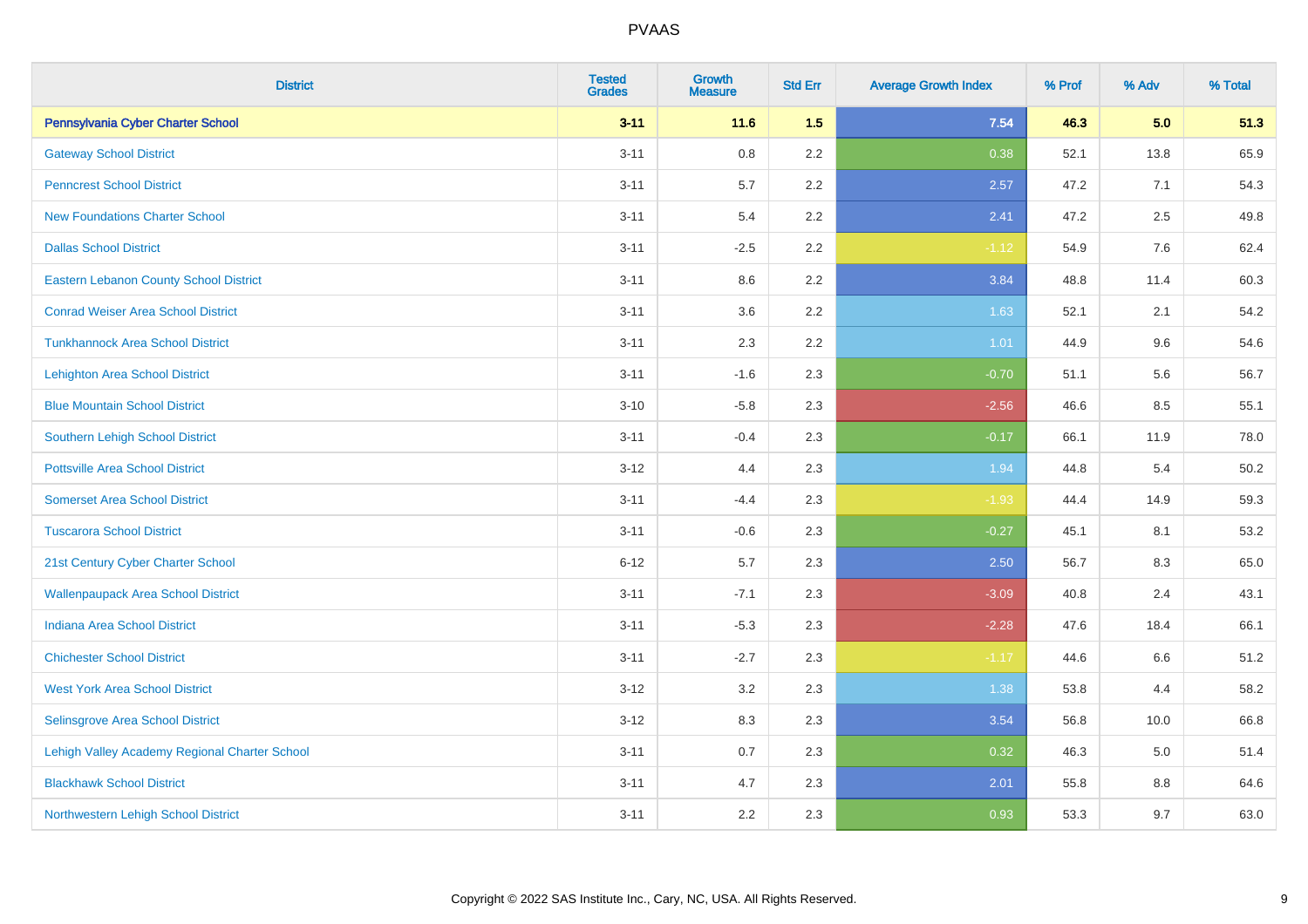| <b>District</b>                               | <b>Tested</b><br><b>Grades</b> | <b>Growth</b><br><b>Measure</b> | <b>Std Err</b> | <b>Average Growth Index</b> | % Prof | % Adv | % Total |
|-----------------------------------------------|--------------------------------|---------------------------------|----------------|-----------------------------|--------|-------|---------|
| Pennsylvania Cyber Charter School             | $3 - 11$                       | 11.6                            | 1.5            | 7.54                        | 46.3   | 5.0   | 51.3    |
| <b>Crestwood School District</b>              | $3 - 11$                       | $-0.4$                          | 2.4            | $-0.17$                     | 57.4   | 17.0  | 74.4    |
| <b>Greensburg Salem School District</b>       | $3 - 11$                       | $-4.4$                          | 2.4            | $-1.88$                     | 47.6   | 4.9   | 52.4    |
| <b>Scranton School District</b>               | $3 - 12$                       | $-2.9$                          | 2.4            | $-1.22$                     | 45.6   | 3.6   | 49.1    |
| <b>Laurel Highlands School District</b>       | $3 - 11$                       | 4.3                             | 2.4            | 1.81                        | 44.9   | 9.6   | 54.5    |
| <b>Rose Tree Media School District</b>        | $3 - 10$                       | $-25.6$                         | 2.4            | $-10.76$                    | 54.8   | 6.4   | 61.2    |
| Octorara Area School District                 | $3 - 11$                       | 9.1                             | 2.4            | 3.82                        | 52.1   | 8.5   | 60.6    |
| <b>Wyoming Valley West School District</b>    | $3 - 11$                       | $-2.2$                          | 2.4            | $-0.91$                     | 49.4   | 3.0   | 52.4    |
| <b>Pottstown School District</b>              | $3 - 12$                       | $-4.0$                          | 2.4            | $-1.68$                     | 29.8   | 1.2   | 31.0    |
| <b>Hermitage School District</b>              | $3 - 12$                       | $3.8\,$                         | 2.4            | 1.60                        | 57.5   | 9.3   | 66.8    |
| South Eastern School District                 | $3 - 11$                       | 0.9                             | 2.4            | 0.39                        | 54.8   | 6.6   | 61.4    |
| <b>Bradford Area School District</b>          | $3 - 12$                       | $-9.3$                          | 2.4            | $-3.87$                     | 45.8   | 8.3   | 54.2    |
| <b>Wallingford-Swarthmore School District</b> | $3 - 10$                       | 0.9                             | 2.4            | 0.38                        | 64.4   | 22.7  | 87.1    |
| North Schuylkill School District              | $3 - 11$                       | $-1.0$                          | 2.4            | $-0.42$                     | 41.8   | 5.1   | 46.8    |
| <b>Mckeesport Area School District</b>        | $3 - 12$                       | 9.0                             | 2.4            | 3.72                        | 31.0   | 4.5   | 35.5    |
| <b>Donegal School District</b>                | $3 - 12$                       | 3.1                             | 2.4            | 1.29                        | 60.6   | 9.1   | 69.7    |
| <b>Grove City Area School District</b>        | $3 - 12$                       | 5.1                             | 2.4            | 2.09                        | 36.4   | 16.5  | 52.8    |
| <b>New Castle Area School District</b>        | $3 - 12$                       | $-6.4$                          | 2.4            | $-2.66$                     | 32.5   | 4.3   | 36.8    |
| <b>Wayne Highlands School District</b>        | $3 - 11$                       | 7.8                             | 2.4            | 3.23                        | 52.3   | 13.1  | 65.4    |
| <b>Albert Gallatin Area School District</b>   | $3 - 11$                       | $-0.8$                          | 2.4            | $-0.32$                     | 54.5   | 10.0  | 64.6    |
| <b>Marple Newtown School District</b>         | $3 - 11$                       | 2.0                             | 2.4            | 0.81                        | 57.6   | 12.8  | 70.4    |
| <b>Universal Audenried Charter School</b>     | $9 - 11$                       | $-5.8$                          | 2.4            | $-2.40$                     | 14.6   | 0.0   | 14.6    |
| <b>Ringgold School District</b>               | $3 - 11$                       | $-14.7$                         | 2.4            | $-6.04$                     | 41.5   | 7.9   | 49.4    |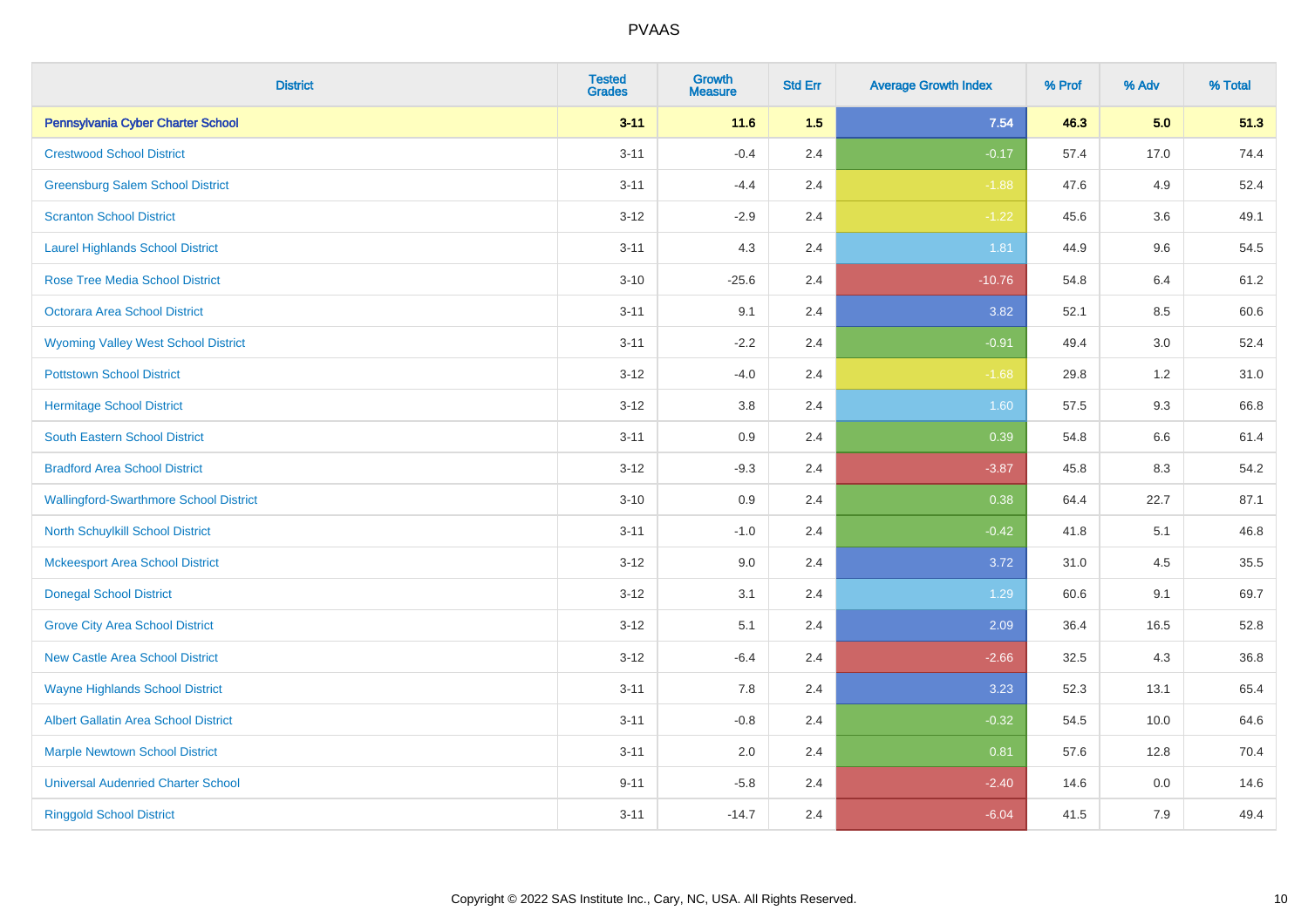| <b>District</b>                                                       | <b>Tested</b><br><b>Grades</b> | <b>Growth</b><br><b>Measure</b> | <b>Std Err</b> | <b>Average Growth Index</b> | % Prof | % Adv   | % Total |
|-----------------------------------------------------------------------|--------------------------------|---------------------------------|----------------|-----------------------------|--------|---------|---------|
| Pennsylvania Cyber Charter School                                     | $3 - 11$                       | 11.6                            | 1.5            | 7.54                        | 46.3   | 5.0     | 51.3    |
| <b>Valley View School District</b>                                    | $3 - 11$                       | 18.1                            | 2.4            | 7.42                        | 53.7   | 14.7    | 68.4    |
| <b>Central Valley School District</b>                                 | $3 - 10$                       | 4.8                             | 2.4            | 1.98                        | 56.9   | 9.0     | 65.9    |
| <b>Beaver Area School District</b>                                    | $3 - 10$                       | 4.7                             | 2.4            | 1.94                        | 57.4   | 16.8    | 74.2    |
| <b>Big Spring School District</b>                                     | $3 - 11$                       | $-9.8$                          | 2.4            | $-4.00$                     | 38.6   | 8.9     | 47.5    |
| <b>Elizabeth Forward School District</b>                              | $3 - 11$                       | $-8.4$                          | 2.4            | $-3.41$                     | 51.7   | 4.0     | 55.7    |
| Northern Lebanon School District                                      | $3 - 11$                       | 0.4                             | 2.5            | 0.15                        | 28.0   | 3.0     | 31.0    |
| South Williamsport Area School District                               | $3 - 10$                       | $-5.7$                          | 2.5            | $-2.30$                     | 45.5   | 4.5     | 50.0    |
| Hamburg Area School District                                          | $3 - 11$                       | 8.9                             | 2.5            | 3.63                        | 43.5   | 8.2     | 51.7    |
| East Pennsboro Area School District                                   | $3 - 11$                       | $-4.2$                          | 2.5            | $-1.71$                     | 60.8   | 8.5     | 69.3    |
| <b>Littlestown Area School District</b>                               | $3 - 11$                       | 11.4                            | 2.5            | 4.62                        | 55.2   | 10.4    | 65.6    |
| <b>Saucon Valley School District</b>                                  | $3 - 11$                       | 14.7                            | 2.5            | 5.98                        | 48.7   | 20.2    | 69.0    |
| Esperanza Academy Charter School                                      | $4 - 11$                       | $4.0\,$                         | 2.5            | 1.61                        | 32.4   | 0.7     | 33.1    |
| <b>Fort Leboeuf School District</b>                                   | $3 - 11$                       | 11.7                            | 2.5            | 4.73                        | 48.5   | 21.1    | 69.6    |
| <b>Milton Area School District</b>                                    | $3 - 11$                       | $-8.7$                          | 2.5            | $-3.52$                     | 45.4   | 6.9     | 52.3    |
| <b>Freeport Area School District</b>                                  | $3 - 10$                       | 9.7                             | 2.5            | 3.91                        | 57.5   | 17.8    | 75.3    |
| <b>Bucks County Technical High School</b>                             | $9 - 10$                       | $-12.0$                         | 2.5            | $-4.84$                     | 35.9   | $3.2\,$ | 39.2    |
| Preparatory Charter School Of Mathematics, Science, Tech, And Careers | $9 - 10$                       | $-4.0$                          | 2.5            | $-1.59$                     | 15.0   | 0.0     | 15.0    |
| <b>Shikellamy School District</b>                                     | $3 - 10$                       | $-22.3$                         | 2.5            | $-8.92$                     | 33.3   | 6.1     | 39.5    |
| <b>West Perry School District</b>                                     | $3 - 11$                       | 12.5                            | 2.5            | 4.99                        | 56.6   | 8.4     | 65.0    |
| <b>Tyrone Area School District</b>                                    | $3 - 12$                       | 19.7                            | 2.5            | 7.87                        | 60.4   | 16.7    | 77.1    |
| Mifflinburg Area School District                                      | $3 - 11$                       | $-15.8$                         | 2.5            | $-6.30$                     | 42.4   | 4.0     | 46.4    |
| <b>Collegium Charter School</b>                                       | $3 - 10$                       | 5.9                             | 2.5            | 2.33                        | 38.1   | 7.9     | 46.0    |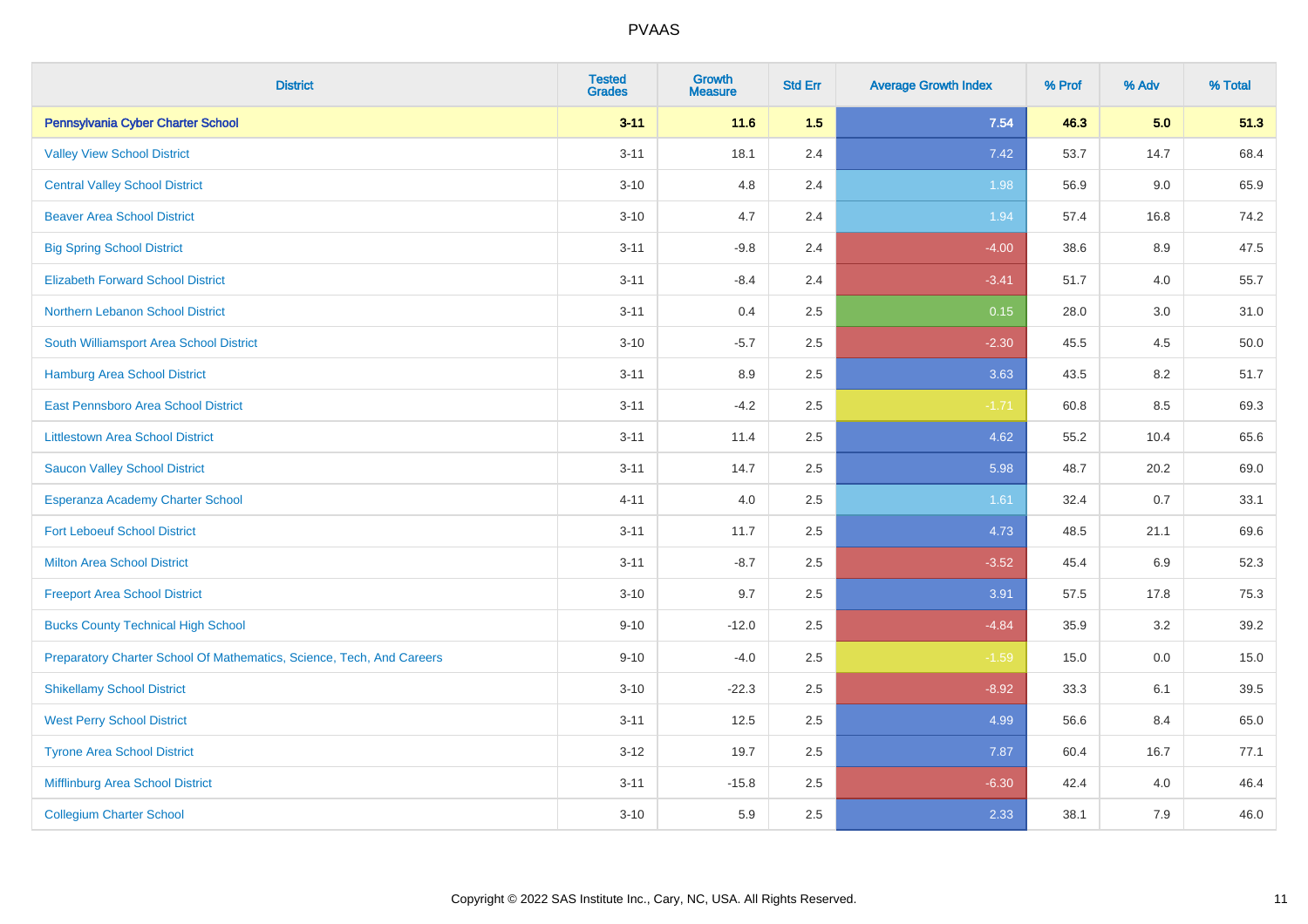| <b>District</b>                                    | <b>Tested</b><br><b>Grades</b> | <b>Growth</b><br><b>Measure</b> | <b>Std Err</b> | <b>Average Growth Index</b> | % Prof | % Adv | % Total |
|----------------------------------------------------|--------------------------------|---------------------------------|----------------|-----------------------------|--------|-------|---------|
| Pennsylvania Cyber Charter School                  | $3 - 11$                       | 11.6                            | 1.5            | 7.54                        | 46.3   | 5.0   | 51.3    |
| South Butler County School District                | $3 - 10$                       | 3.9                             | 2.5            | 1.54                        | 53.1   | 16.6  | 69.7    |
| <b>Schuylkill Valley School District</b>           | $3 - 11$                       | 1.4                             | 2.5            | 0.56                        | 55.1   | 10.2  | 65.3    |
| <b>Athens Area School District</b>                 | $3 - 11$                       | 1.6                             | 2.5            | 0.64                        | 46.9   | 7.6   | 54.5    |
| <b>Tamaqua Area School District</b>                | $3 - 12$                       | $-8.2$                          | 2.5            | $-3.24$                     | 44.5   | 1.9   | 46.4    |
| <b>Slippery Rock Area School District</b>          | $3 - 11$                       | $-6.3$                          | 2.5            | $-2.51$                     | 56.2   | 9.5   | 65.7    |
| <b>Central Cambria School District</b>             | $3 - 11$                       | 3.0                             | 2.5            | 1.17                        | 56.2   | 9.7   | 66.0    |
| <b>Spring Cove School District</b>                 | $3 - 11$                       | 3.4                             | 2.5            | 1.33                        | 47.8   | 12.7  | 60.4    |
| <b>Lincoln Park Performing Arts Charter School</b> | $7 - 11$                       | 3.6                             | 2.5            | 1.42                        | 59.6   | 14.7  | 74.3    |
| <b>Montoursville Area School District</b>          | $3 - 12$                       | 10.8                            | 2.5            | 4.24                        | 44.6   | 20.1  | 64.8    |
| <b>Jersey Shore Area School District</b>           | $3 - 11$                       | 0.5                             | 2.6            | 0.21                        | 47.1   | 9.2   | 56.2    |
| <b>Agora Cyber Charter School</b>                  | $3 - 11$                       | 5.8                             | 2.6            | 2.28                        | 42.8   | 6.6   | 49.4    |
| Saint Marys Area School District                   | $3 - 11$                       | 7.8                             | 2.6            | 3.04                        | 57.0   | 8.2   | 65.2    |
| Penn Hills School District                         | $3 - 11$                       | $-7.6$                          | 2.6            | $-2.94$                     | 33.1   | 0.7   | 33.8    |
| <b>Greater Johnstown School District</b>           | $3 - 11$                       | $-3.1$                          | 2.6            | $-1.19$                     | 26.1   | 0.0   | 26.1    |
| <b>Dauphin County Technical School</b>             | $9 - 11$                       | $-45.5$                         | 2.6            | $-17.72$                    | 14.4   | 2.5   | 16.9    |
| <b>Conneaut School District</b>                    | $3 - 12$                       | $-7.5$                          | 2.6            | $-2.91$                     | 38.4   | 7.4   | 45.8    |
| <b>Middletown Area School District</b>             | $3 - 11$                       | $-5.3$                          | 2.6            | $-2.05$                     | 46.4   | 5.3   | 51.7    |
| <b>Eastern York School District</b>                | $3 - 11$                       | 9.6                             | 2.6            | 3.71                        | 56.3   | 12.6  | 68.9    |
| <b>Berwick Area School District</b>                | $3 - 11$                       | $-9.3$                          | 2.6            | $-3.59$                     | 42.1   | 5.5   | 47.6    |
| <b>Mount Pleasant Area School District</b>         | $3 - 11$                       | $-5.0$                          | 2.6            | $-1.93$                     | 52.6   | 0.0   | 52.6    |
| <b>Wyomissing Area School District</b>             | $3 - 12$                       | $0.8\,$                         | 2.6            | 0.33                        | 55.7   | 17.6  | 73.3    |
| <b>Lewisburg Area School District</b>              | $3 - 11$                       | $-2.7$                          | 2.6            | $-1.03$                     | 57.0   | 18.5  | 75.6    |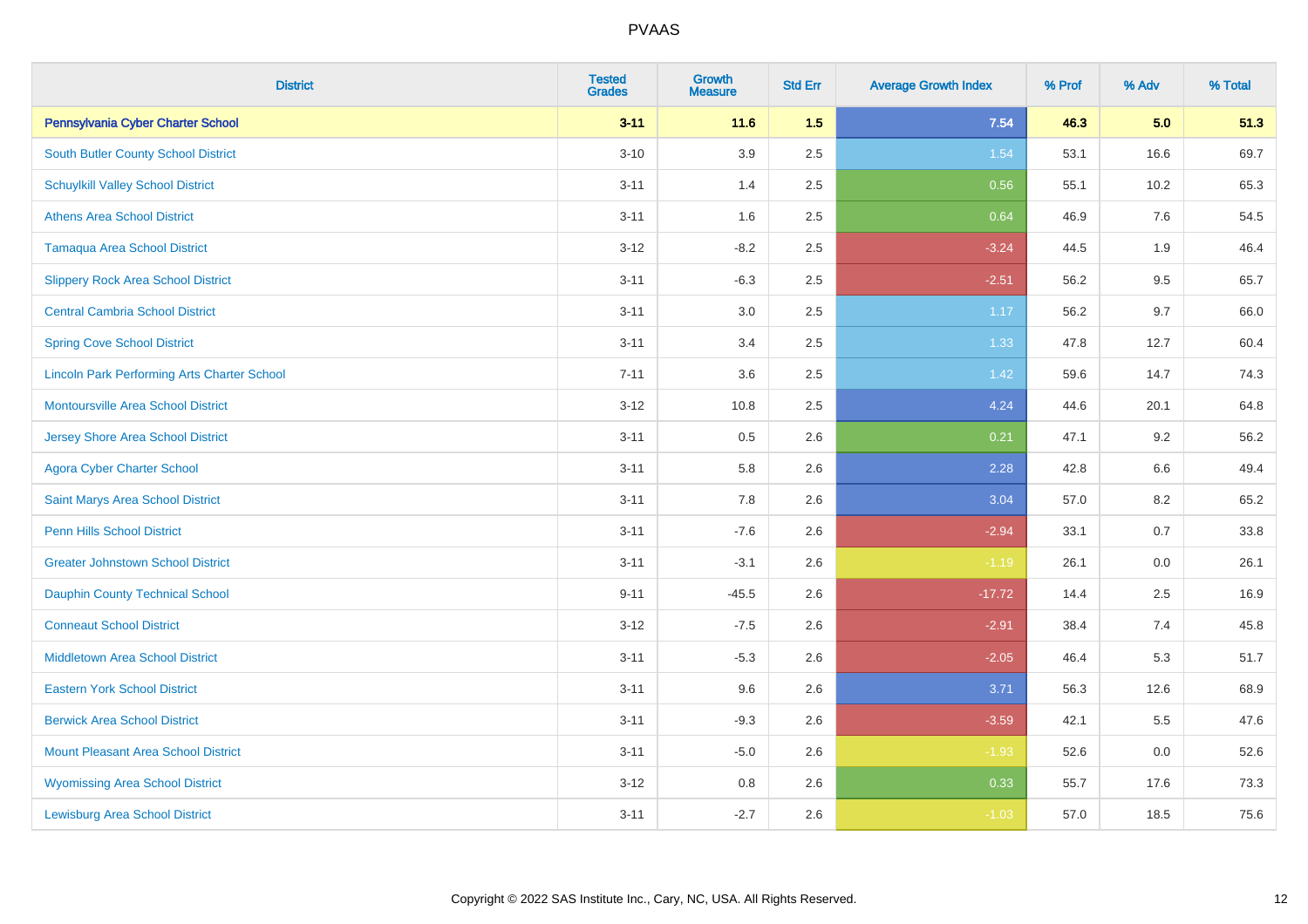| <b>District</b>                                | <b>Tested</b><br>Grades | <b>Growth</b><br><b>Measure</b> | <b>Std Err</b> | <b>Average Growth Index</b> | % Prof | % Adv | % Total |
|------------------------------------------------|-------------------------|---------------------------------|----------------|-----------------------------|--------|-------|---------|
| Pennsylvania Cyber Charter School              | $3 - 11$                | 11.6                            | 1.5            | 7.54                        | 46.3   | 5.0   | 51.3    |
| <b>Central Columbia School District</b>        | $3 - 12$                | $-4.8$                          | 2.6            | $-1.86$                     | 53.7   | 14.8  | 68.5    |
| <b>Wilson Area School District</b>             | $3 - 11$                | 6.0                             | 2.6            | 2.30                        | 48.7   | 8.5   | 57.2    |
| <b>Fairview School District</b>                | $3 - 11$                | 3.4                             | 2.6            | 1.32                        | 57.2   | 17.6  | 74.8    |
| Lehigh Valley Charter High School For The Arts | $9 - 10$                | 7.3                             | 2.6            | 2.82                        | 62.3   | 18.2  | 80.5    |
| <b>Wyoming Area School District</b>            | $3 - 10$                | $-1.3$                          | 2.6            | $-0.50$                     | 53.8   | 10.8  | 64.6    |
| <b>Quaker Valley School District</b>           | $3 - 11$                | $-2.8$                          | 2.6            | $-1.08$                     | 55.2   | 13.2  | 68.4    |
| <b>Sharon City School District</b>             | $3 - 11$                | 4.9                             | 2.6            | 1.87                        | 48.2   | 5.3   | 53.4    |
| <b>Mcguffey School District</b>                | $3 - 11$                | 2.1                             | 2.6            | 0.81                        | 57.7   | 3.1   | 60.8    |
| <b>Corry Area School District</b>              | $3 - 11$                | $-5.3$                          | 2.6            | $-2.03$                     | 38.5   | 6.0   | 44.5    |
| <b>Woodland Hills School District</b>          | $3-12$                  | 3.2                             | 2.6            | 1.22                        | 31.4   | 3.6   | 35.0    |
| Ambridge Area School District                  | $3 - 12$                | 9.1                             | 2.6            | 3.46                        | 50.4   | 10.7  | 61.1    |
| <b>Bedford Area School District</b>            | $3 - 11$                | 2.5                             | 2.6            | 0.93                        | 48.5   | 10.0  | 58.5    |
| <b>Clearfield Area School District</b>         | $3 - 10$                | $-9.4$                          | 2.6            | $-3.56$                     | 43.0   | 3.1   | 46.1    |
| <b>Keystone Oaks School District</b>           | $3 - 11$                | 5.5                             | 2.6            | 2.07                        | 53.2   | 12.1  | 65.4    |
| <b>Danville Area School District</b>           | $3 - 11$                | 0.4                             | 2.6            | 0.15                        | 57.4   | 18.4  | 75.7    |
| <b>Oil City Area School District</b>           | $3 - 11$                | $-2.9$                          | 2.6            | $-1.08$                     | 44.4   | 5.8   | 50.2    |
| <b>Belle Vernon Area School District</b>       | $3 - 11$                | 6.5                             | 2.6            | 2.44                        | 55.6   | 11.1  | 66.7    |
| <b>Titusville Area School District</b>         | $3 - 11$                | $-13.2$                         | 2.6            | $-4.99$                     | 43.2   | 4.8   | 48.0    |
| <b>Harbor Creek School District</b>            | $3 - 11$                | $-7.1$                          | 2.7            | $-2.67$                     | 48.8   | 15.2  | 64.0    |
| <b>City CHS</b>                                | $10 - 11$               | 13.6                            | 2.7            | 5.12                        | 45.8   | 3.0   | 48.8    |
| Pen Argyl Area School District                 | $3 - 12$                | 9.2                             | 2.7            | 3.46                        | 50.0   | 12.6  | 62.6    |
| <b>Forest Hills School District</b>            | $3 - 11$                | $-7.3$                          | 2.7            | $-2.74$                     | 41.1   | 13.7  | 54.8    |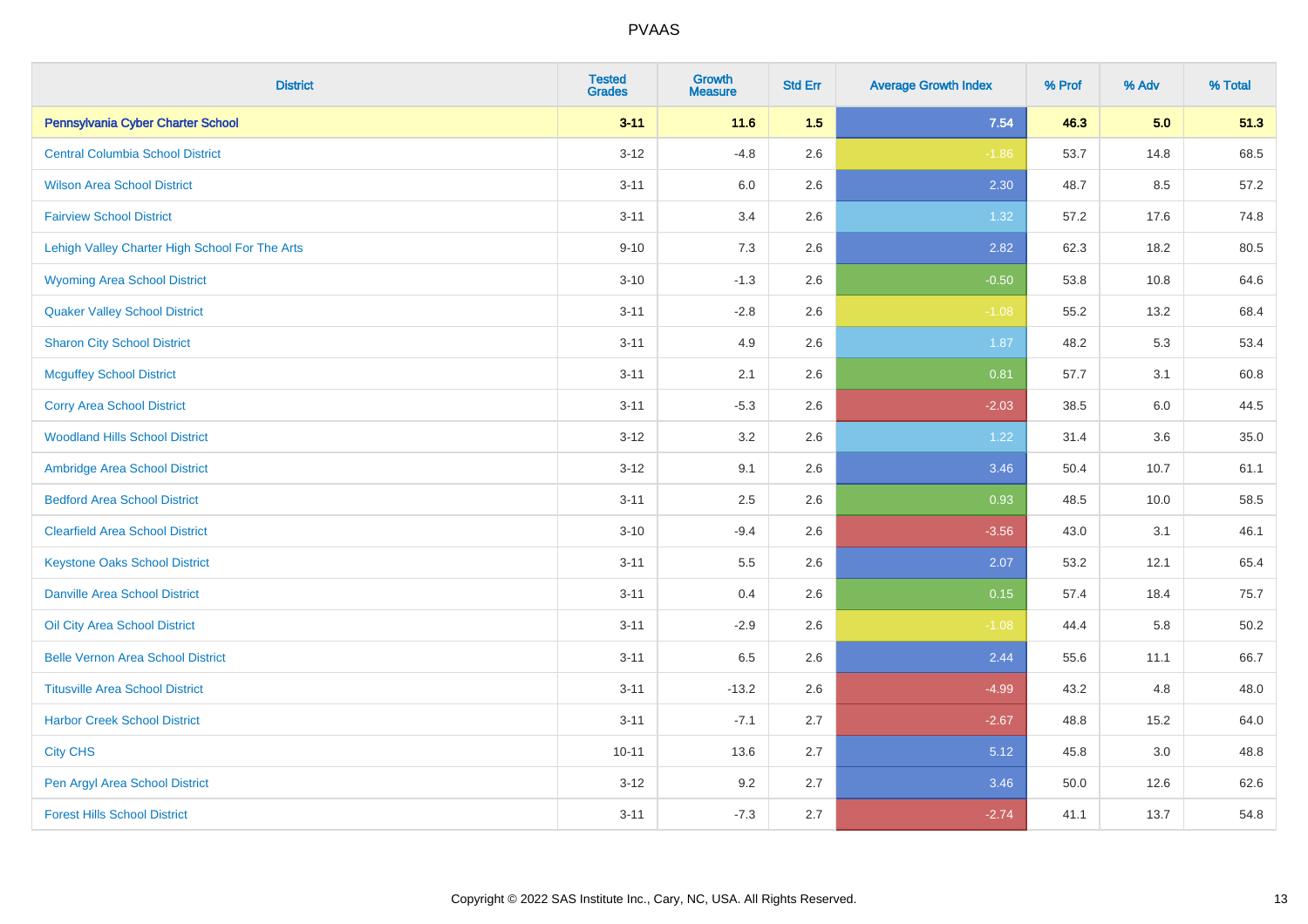| <b>District</b>                                  | <b>Tested</b><br><b>Grades</b> | <b>Growth</b><br><b>Measure</b> | <b>Std Err</b> | <b>Average Growth Index</b> | % Prof | % Adv   | % Total |
|--------------------------------------------------|--------------------------------|---------------------------------|----------------|-----------------------------|--------|---------|---------|
| Pennsylvania Cyber Charter School                | $3 - 11$                       | $11.6$                          | 1.5            | 7.54                        | 46.3   | 5.0     | 51.3    |
| Jim Thorpe Area School District                  | $3 - 11$                       | $-5.8$                          | 2.7            | $-2.19$                     | 33.3   | 7.4     | 40.7    |
| <b>South Park School District</b>                | $3 - 11$                       | $-11.3$                         | 2.7            | $-4.23$                     | 53.5   | 13.7    | 67.3    |
| <b>Penn Cambria School District</b>              | $3 - 11$                       | $-0.0$                          | 2.7            | $-0.01$                     | 61.5   | 7.7     | 69.2    |
| <b>Highlands School District</b>                 | $3 - 11$                       | $-7.4$                          | 2.7            | $-2.76$                     | 44.4   | 3.7     | 48.2    |
| Susquehanna Township School District             | $3 - 12$                       | $-5.8$                          | 2.7            | $-2.17$                     | 36.0   | 5.6     | 41.6    |
| <b>Deer Lakes School District</b>                | $3 - 11$                       | 17.0                            | 2.7            | 6.32                        | 61.5   | 16.4    | 77.9    |
| <b>Hopewell Area School District</b>             | $3 - 11$                       | 2.6                             | 2.7            | 0.97                        | 58.4   | 4.0     | 62.4    |
| <b>Wattsburg Area School District</b>            | $3 - 11$                       | 6.5                             | 2.7            | 2.43                        | 42.7   | 7.6     | 50.3    |
| Southern Tioga School District                   | $3 - 11$                       | $-11.5$                         | 2.7            | $-4.25$                     | 47.8   | 6.4     | 54.3    |
| <b>Brandywine Heights Area School District</b>   | $3 - 11$                       | $-4.9$                          | 2.7            | $-1.81$                     | 49.2   | 8.2     | 57.4    |
| <b>East Lycoming School District</b>             | $3 - 11$                       | $-6.0$                          | 2.7            | $-2.24$                     | 48.3   | 4.2     | 52.5    |
| <b>Annville-Cleona School District</b>           | $3 - 12$                       | $-12.1$                         | 2.7            | $-4.46$                     | 34.9   | $7.8\,$ | 42.6    |
| <b>Midd-West School District</b>                 | $3 - 11$                       | 10.3                            | 2.7            | 3.80                        | 58.0   | 13.4    | 71.4    |
| Community Academy Of Philadelphia Charter School | $3 - 11$                       | 5.8                             | 2.7            | 2.12                        | 26.7   | 0.9     | 27.6    |
| <b>MaST Community Charter School</b>             | $3 - 10$                       | $-4.1$                          | 2.7            | $-1.52$                     | 44.0   | 9.5     | 53.4    |
| <b>Chester-Upland School District</b>            | $3 - 11$                       | $-0.3$                          | 2.7            | $-0.09$                     | 13.8   | $0.8\,$ | 14.6    |
| <b>Yough School District</b>                     | $3 - 10$                       | $-6.6$                          | 2.7            | $-2.43$                     | 50.8   | 4.0     | 54.8    |
| Huntingdon Area School District                  | $3 - 11$                       | $-2.0$                          | 2.7            | $-0.72$                     | 36.8   | 10.3    | 47.0    |
| <b>Northern Lehigh School District</b>           | $3 - 12$                       | $-10.4$                         | 2.7            | $-3.82$                     | 28.0   | 9.3     | 37.3    |
| <b>Lake-Lehman School District</b>               | $3 - 11$                       | 10.8                            | 2.7            | 3.93                        | 55.3   | 7.9     | 63.2    |
| <b>Bald Eagle Area School District</b>           | $3 - 11$                       | $-2.1$                          | 2.7            | $-0.75$                     | 48.4   | 9.4     | 57.7    |
| <b>Girard School District</b>                    | $3 - 11$                       | $-0.6$                          | 2.7            | $-0.22$                     | 53.9   | 15.6    | 69.6    |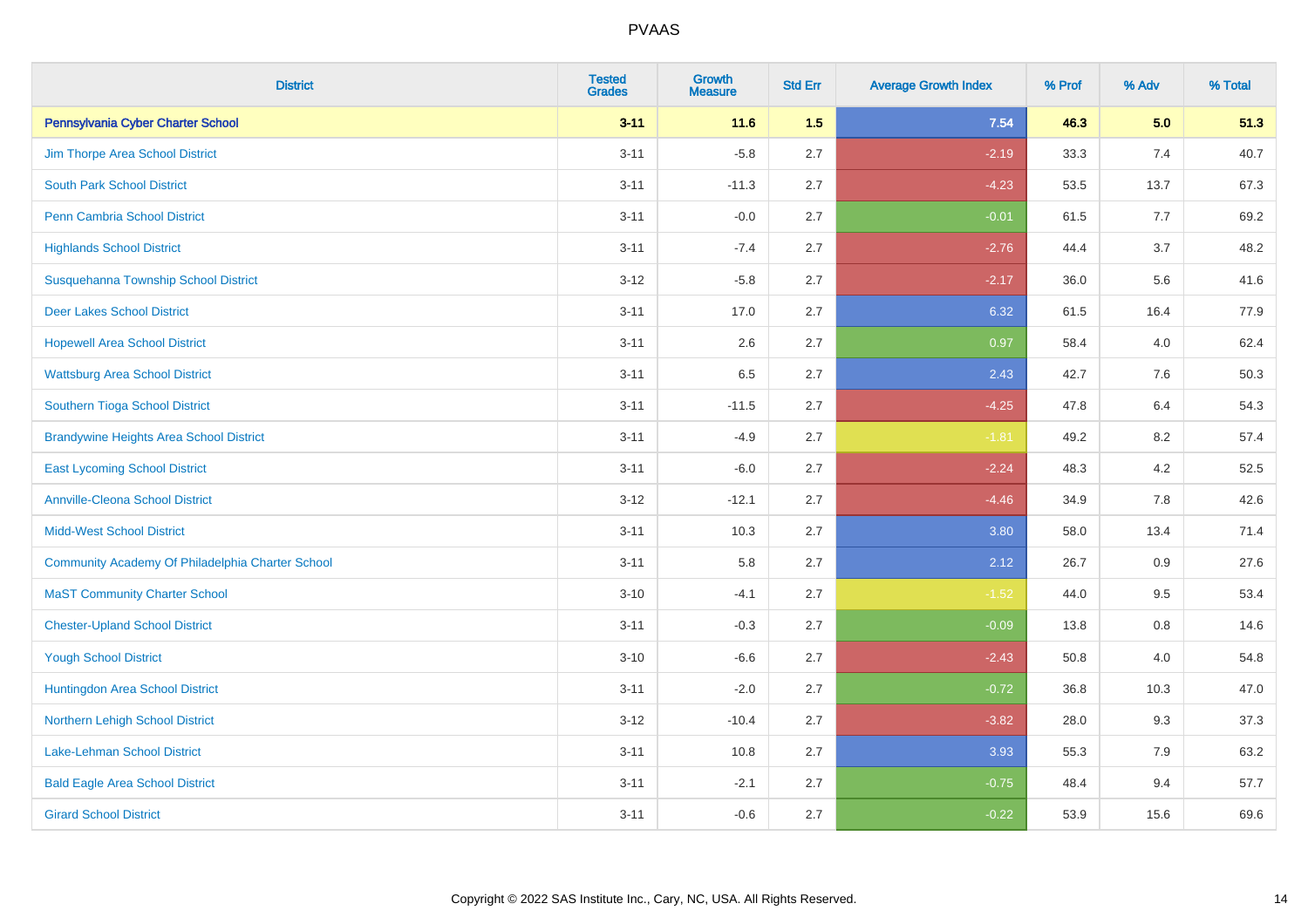| <b>District</b>                               | <b>Tested</b><br><b>Grades</b> | <b>Growth</b><br><b>Measure</b> | <b>Std Err</b> | <b>Average Growth Index</b> | % Prof | % Adv   | % Total |
|-----------------------------------------------|--------------------------------|---------------------------------|----------------|-----------------------------|--------|---------|---------|
| Pennsylvania Cyber Charter School             | $3 - 11$                       | 11.6                            | 1.5            | 7.54                        | 46.3   | 5.0     | 51.3    |
| <b>Oley Valley School District</b>            | $3 - 11$                       | $-0.4$                          | 2.8            | $-0.15$                     | 43.1   | 12.9    | 56.0    |
| <b>Washington School District</b>             | $3 - 11$                       | $-4.9$                          | 2.8            | $-1.76$                     | 30.1   | 2.4     | 32.5    |
| <b>Towanda Area School District</b>           | $3 - 11$                       | 4.0                             | 2.8            | 1.44                        | 39.4   | $6.6\,$ | 46.0    |
| <b>Greater Nanticoke Area School District</b> | $3-12$                         | 11.2                            | 2.8            | 4.01                        | 38.0   | 12.4    | 50.4    |
| <b>Susquenita School District</b>             | $3 - 11$                       | $-0.1$                          | 2.8            | $-0.01$                     | 47.7   | 10.1    | 57.8    |
| <b>Lakeland School District</b>               | $3 - 11$                       | 1.1                             | 2.8            | 0.38                        | 48.6   | 3.7     | 52.3    |
| <b>Westmont Hilltop School District</b>       | $3 - 11$                       | $-4.0$                          | 2.8            | $-1.40$                     | 36.3   | 13.3    | 49.6    |
| <b>Derry Area School District</b>             | $3 - 11$                       | 13.2                            | 2.8            | 4.69                        | 60.0   | 12.5    | 72.5    |
| <b>Central Greene School District</b>         | $3 - 11$                       | $-1.6$                          | 2.8            | $-0.55$                     | 54.2   | $2.8\,$ | 57.0    |
| Northern Tioga School District                | $3 - 12$                       | $-7.5$                          | 2.8            | $-2.64$                     | 54.0   | 1.2     | 55.2    |
| <b>Franklin Area School District</b>          | $3 - 11$                       | 6.6                             | 2.8            | 2.34                        | 48.2   | 4.5     | 52.7    |
| <b>Palisades School District</b>              | $3 - 11$                       | $-8.7$                          | 2.8            | $-3.06$                     | 53.8   | 6.7     | 60.5    |
| <b>Hanover Public School District</b>         | $3 - 11$                       | 5.2                             | 2.8            | 1.83                        | 52.2   | 14.4    | 66.7    |
| <b>Loyalsock Township School District</b>     | $3 - 12$                       | 4.2                             | 2.8            | 1.47                        | 54.3   | 2.1     | 56.4    |
| <b>Tulpehocken Area School District</b>       | $3 - 12$                       | $-13.7$                         | 2.8            | $-4.81$                     | 36.7   | 2.8     | 39.4    |
| <b>Bermudian Springs School District</b>      | $3 - 11$                       | $-5.5$                          | 2.9            | $-1.94$                     | 56.4   | $6.8\,$ | 63.2    |
| <b>Greenville Area School District</b>        | $3 - 11$                       | 0.7                             | 2.9            | 0.26                        | 53.4   | $6.9\,$ | 60.3    |
| <b>Tech Freire Charter School</b>             | $9 - 11$                       | 9.3                             | 2.9            | 3.26                        | 18.0   | 1.1     | 19.1    |
| <b>Richland School District</b>               | $3 - 11$                       | 6.7                             | 2.9            | 2.33                        | 62.2   | 19.2    | 81.4    |
| <b>Avon Grove Charter School</b>              | $3 - 11$                       | 9.0                             | 2.9            | 3.13                        | 58.8   | 16.7    | 75.5    |
| <b>Upper Adams School District</b>            | $3 - 11$                       | 1.3                             | 2.9            | 0.47                        | 55.2   | 8.6     | 63.8    |
| <b>General Mclane School District</b>         | $3 - 11$                       | 3.1                             | 2.9            | 1.07                        | 62.3   | 4.9     | 67.2    |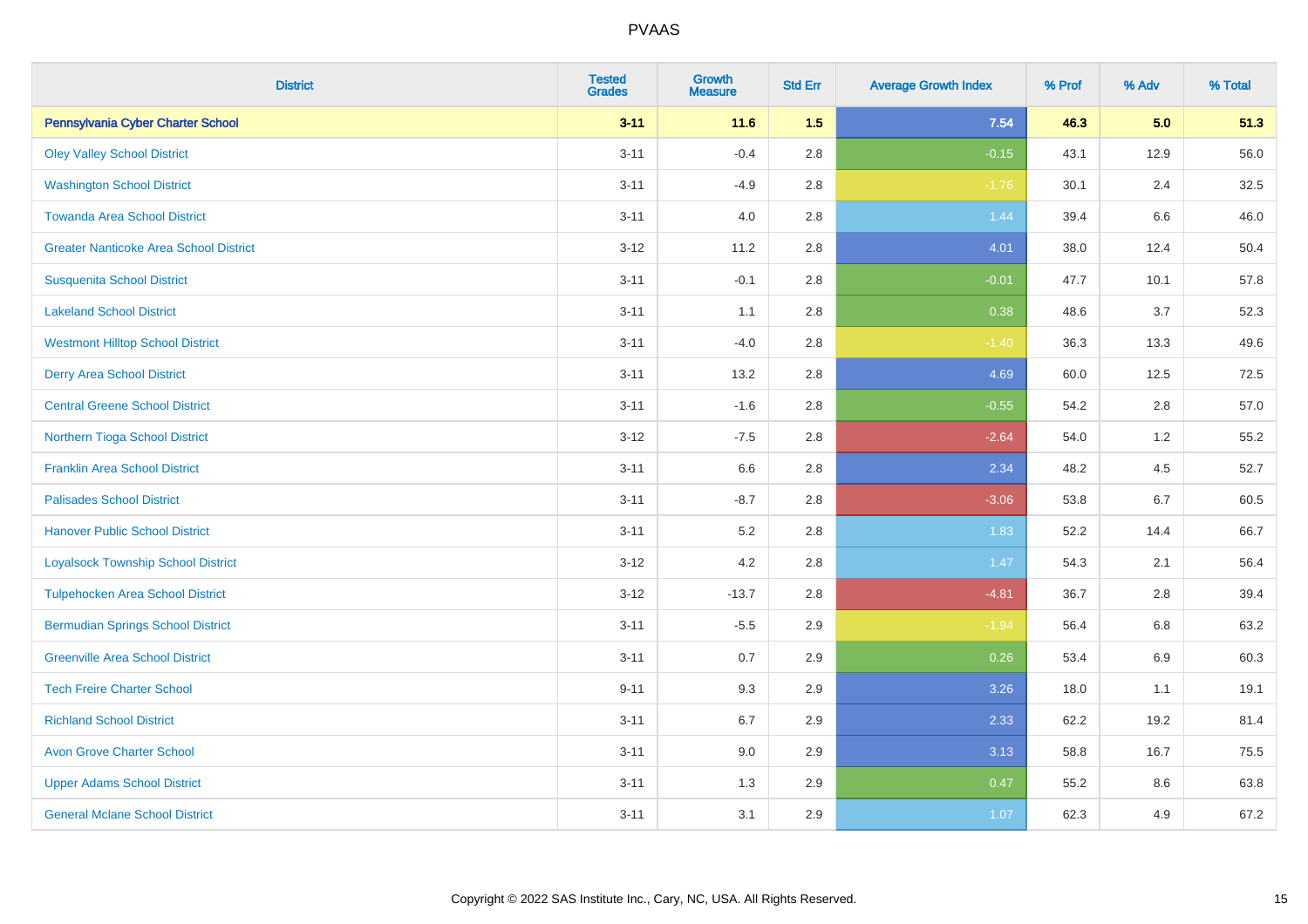| <b>District</b>                                    | <b>Tested</b><br><b>Grades</b> | <b>Growth</b><br><b>Measure</b> | <b>Std Err</b> | <b>Average Growth Index</b> | % Prof | % Adv   | % Total |
|----------------------------------------------------|--------------------------------|---------------------------------|----------------|-----------------------------|--------|---------|---------|
| Pennsylvania Cyber Charter School                  | $3 - 11$                       | $11.6$                          | 1.5            | 7.54                        | 46.3   | 5.0     | 51.3    |
| <b>Punxsutawney Area School District</b>           | $3 - 11$                       | 4.2                             | 2.9            | 1.45                        | 55.0   | $5.5\,$ | 60.6    |
| Philadelphia Electrical & Tech Charter High School | $10 - 10$                      | $-0.5$                          | 2.9            | $-0.15$                     | 8.8    | 0.0     | 8.8     |
| <b>Western Wayne School District</b>               | $3 - 11$                       | 5.6                             | 2.9            | 1.93                        | 41.3   | 17.4    | 58.7    |
| <b>Pine Grove Area School District</b>             | $3 - 11$                       | $-7.7$                          | 2.9            | $-2.66$                     | 42.3   | 7.7     | 50.0    |
| <b>West Mifflin Area School District</b>           | $3 - 12$                       | $-12.3$                         | 2.9            | $-4.22$                     | 39.7   | 10.3    | 50.0    |
| <b>Neshannock Township School District</b>         | $3 - 10$                       | $-9.7$                          | 2.9            | $-3.34$                     | 62.4   | 5.6     | 67.9    |
| <b>Penns Valley Area School District</b>           | $3 - 12$                       | 14.0                            | 2.9            | 4.80                        | 41.9   | 23.1    | 65.0    |
| Philadelphia Academy Charter School                | $3 - 11$                       | $-8.9$                          | 2.9            | $-3.04$                     | 50.5   | 2.9     | 53.4    |
| <b>Chestnut Ridge School District</b>              | $3 - 12$                       | $-3.4$                          | 2.9            | $-1.17$                     | 46.6   | 5.8     | 52.4    |
| New Hope-Solebury School District                  | $3 - 11$                       | 7.5                             | 2.9            | 2.57                        | 68.2   | 22.7    | 90.9    |
| <b>Dunmore School District</b>                     | $3 - 11$                       | $-7.7$                          | 2.9            | $-2.62$                     | 34.0   | 7.2     | 41.2    |
| Karns City Area School District                    | $3 - 11$                       | $-6.0$                          | 2.9            | $-2.03$                     | 53.1   | $8.3\,$ | 61.5    |
| <b>Mid Valley School District</b>                  | $3 - 10$                       | $-1.7$                          | $3.0\,$        | $-0.55$                     | 45.1   | $7.8\,$ | 52.9    |
| <b>Riverside School District</b>                   | $3 - 11$                       | $-3.2$                          | 3.0            | $-1.09$                     | 43.0   | 9.0     | 52.0    |
| Southern Columbia Area School District             | $3 - 11$                       | $-14.6$                         | 3.0            | $-4.92$                     | 55.0   | 4.0     | 59.0    |
| <b>Camp Hill School District</b>                   | $3 - 12$                       | 2.3                             | 3.0            | 0.78                        | 53.6   | 17.5    | 71.1    |
| <b>Charleroi School District</b>                   | $3 - 11$                       | $-2.6$                          | 3.0            | $-0.86$                     | 55.7   | 7.4     | 63.1    |
| <b>Freedom Area School District</b>                | $3 - 11$                       | $-7.1$                          | 3.0            | $-2.37$                     | 43.8   | 4.2     | 47.9    |
| <b>Palmerton Area School District</b>              | $3 - 11$                       | $-1.2$                          | $3.0\,$        | $-0.39$                     | 57.4   | 5.0     | 62.4    |
| <b>Columbia-Montour AVTS</b>                       | $9 - 10$                       | $-12.5$                         | 3.0            | $-4.16$                     | 22.3   | 0.6     | 22.9    |
| <b>Blairsville-Saltsburg School District</b>       | $3 - 11$                       | $-8.0$                          | 3.0            | $-2.68$                     | 37.3   | 7.0     | 44.3    |
| <b>Iroquois School District</b>                    | $3 - 11$                       | 13.1                            | 3.0            | 4.35                        | 48.2   | 7.8     | 56.0    |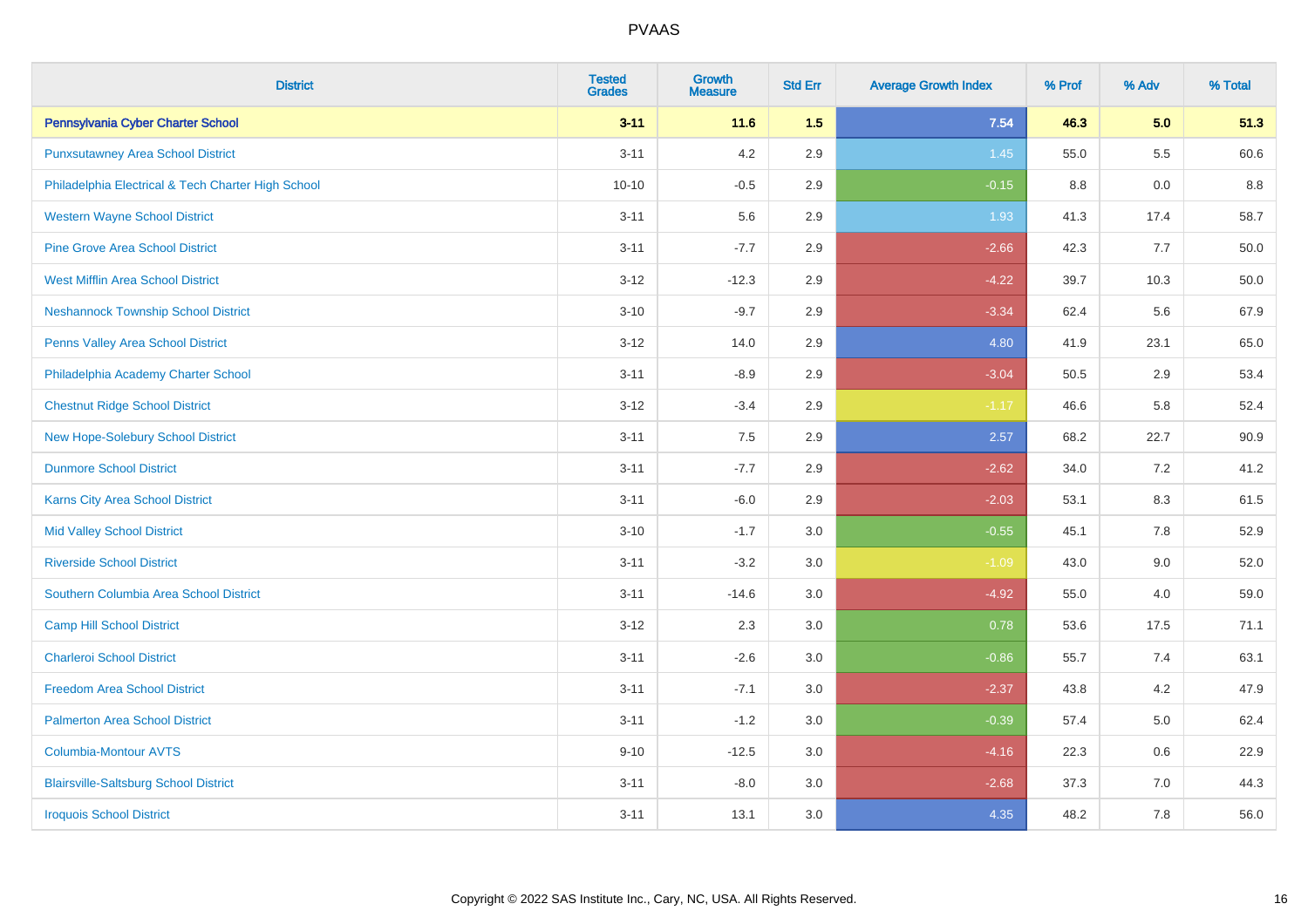| <b>District</b>                                | <b>Tested</b><br><b>Grades</b> | <b>Growth</b><br><b>Measure</b> | <b>Std Err</b> | <b>Average Growth Index</b> | % Prof | % Adv | % Total |
|------------------------------------------------|--------------------------------|---------------------------------|----------------|-----------------------------|--------|-------|---------|
| Pennsylvania Cyber Charter School              | $3 - 11$                       | 11.6                            | 1.5            | 7.54                        | 46.3   | 5.0   | 51.3    |
| Catasauqua Area School District                | $3 - 12$                       | $-12.1$                         | 3.0            | $-4.00$                     | 36.8   | 7.6   | 44.3    |
| <b>Wellsboro Area School District</b>          | $3 - 11$                       | $-12.4$                         | 3.0            | $-4.11$                     | 49.2   | 11.9  | 61.1    |
| <b>Wilmington Area School District</b>         | $3 - 11$                       | 7.5                             | 3.0            | 2.48                        | 55.1   | 5.1   | 60.2    |
| <b>Bloomsburg Area School District</b>         | $3 - 10$                       | 0.7                             | 3.0            | 0.23                        | 55.9   | 11.8  | 67.6    |
| <b>Riverside Beaver County School District</b> | $3 - 11$                       | $-14.0$                         | 3.0            | $-4.64$                     | 49.4   | 8.8   | 58.2    |
| <b>Montrose Area School District</b>           | $3 - 10$                       | $-5.5$                          | 3.0            | $-1.82$                     | 46.7   | 5.4   | 52.2    |
| <b>Cranberry Area School District</b>          | $3 - 12$                       | 9.2                             | 3.0            | 3.04                        | 47.5   | 10.2  | 57.6    |
| <b>Brookville Area School District</b>         | $3 - 11$                       | 6.9                             | 3.0            | 2.30                        | 55.2   | 15.6  | 70.8    |
| <b>Warrior Run School District</b>             | $3 - 11$                       | 4.6                             | 3.0            | 1.51                        | 40.9   | 8.1   | 49.0    |
| <b>Forest City Regional School District</b>    | $3 - 12$                       | $-6.0$                          | 3.0            | $-1.96$                     | 44.1   | 0.0   | 44.1    |
| <b>Tacony Academy Charter School</b>           | $3 - 11$                       | $-14.7$                         | 3.0            | $-4.82$                     | 22.4   | 1.8   | 24.1    |
| Perseus House Charter School Of Excellence     | $6 - 11$                       | $-5.2$                          | 3.0            | $-1.72$                     | 16.5   | 0.0   | 16.5    |
| Mastery Charter School - Shoemaker Campus      | $7 - 10$                       | 4.1                             | 3.0            | 1.34                        | 20.9   | 3.3   | 24.2    |
| <b>Brentwood Borough School District</b>       | $3 - 11$                       | $-5.3$                          | 3.0            | $-1.72$                     | 52.0   | 6.1   | 58.2    |
| <b>Burrell School District</b>                 | $3 - 11$                       | 4.5                             | 3.1            | 1.48                        | 58.5   | 13.8  | 72.3    |
| <b>North East School District</b>              | $3 - 11$                       | $-9.3$                          | 3.1            | $-3.02$                     | 62.6   | 14.4  | 77.0    |
| <b>Mohawk Area School District</b>             | $3 - 11$                       | $-7.5$                          | 3.1            | $-2.45$                     | 49.4   | 11.0  | 60.4    |
| <b>Mount Carmel Area School District</b>       | $3 - 11$                       | $-0.6$                          | 3.1            | $-0.18$                     | 45.3   | 2.1   | 47.4    |
| <b>Ligonier Valley School District</b>         | $3 - 11$                       | 4.2                             | 3.1            | 1.34                        | 59.1   | 10.3  | 69.5    |
| <b>Unionville-Chadds Ford School District</b>  | $3 - 11$                       | 17.1                            | 3.1            | 5.51                        | 68.1   | 13.2  | 81.3    |
| <b>Mount Union Area School District</b>        | $3 - 10$                       | $-6.1$                          | 3.1            | $-1.97$                     | 32.2   | 3.4   | 35.6    |
| <b>Marion Center Area School District</b>      | $3 - 10$                       | $-12.0$                         | 3.1            | $-3.87$                     | 33.7   | 1.1   | 34.8    |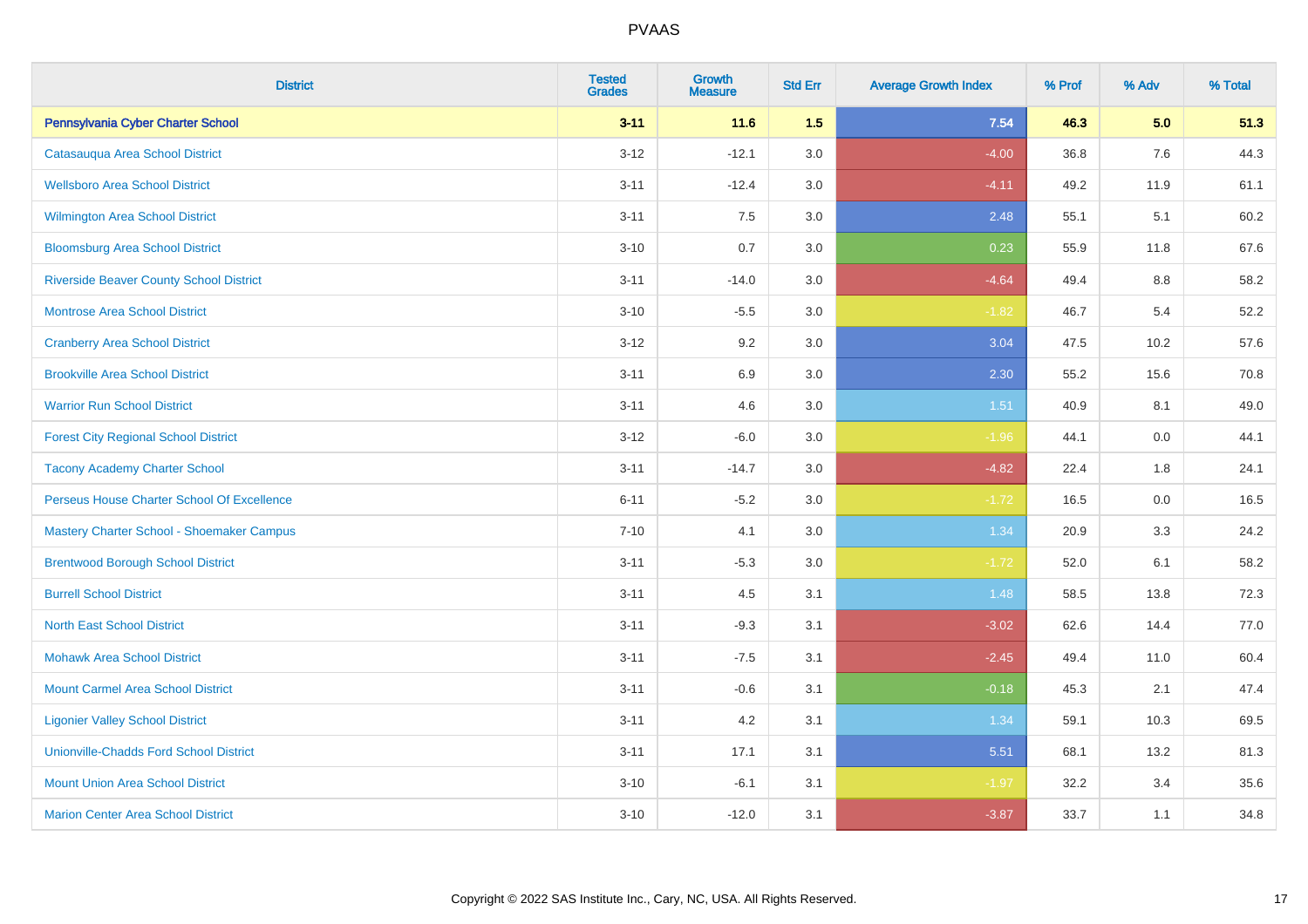| <b>District</b>                                   | <b>Tested</b><br><b>Grades</b> | <b>Growth</b><br><b>Measure</b> | <b>Std Err</b> | <b>Average Growth Index</b> | % Prof | % Adv | % Total |
|---------------------------------------------------|--------------------------------|---------------------------------|----------------|-----------------------------|--------|-------|---------|
| Pennsylvania Cyber Charter School                 | $3 - 11$                       | $11.6$                          | 1.5            | 7.54                        | 46.3   | 5.0   | 51.3    |
| <b>Laurel School District</b>                     | $3 - 11$                       | 1.8                             | 3.1            | 0.59                        | 70.1   | 2.3   | 72.4    |
| <b>Cambria Heights School District</b>            | $3 - 10$                       | $-4.1$                          | 3.1            | $-1.32$                     | 51.0   | 6.0   | 57.0    |
| <b>Executive Education Academy Charter School</b> | $3 - 10$                       | $-6.5$                          | 3.1            | $-2.08$                     | 23.7   | 2.2   | 25.8    |
| <b>Avonworth School District</b>                  | $3 - 10$                       | $-12.6$                         | 3.1            | $-4.01$                     | 59.8   | 4.6   | 64.4    |
| <b>New Brighton Area School District</b>          | $3 - 11$                       | 4.6                             | 3.1            | 1.47                        | 60.9   | 5.8   | 66.7    |
| Schuylkill Haven Area School District             | $3 - 11$                       | $-15.3$                         | 3.1            | $-4.87$                     | 49.7   | 2.4   | 52.1    |
| <b>Kane Area School District</b>                  | $3 - 10$                       | $-3.7$                          | 3.2            | $-1.17$                     | 39.5   | 9.9   | 49.4    |
| <b>Bellwood-Antis School District</b>             | $3 - 10$                       | $-1.2$                          | 3.2            | $-0.39$                     | 55.1   | 10.1  | 65.2    |
| <b>Canton Area School District</b>                | $3 - 11$                       | $-5.5$                          | 3.2            | $-1.75$                     | 40.7   | 2.3   | 43.0    |
| <b>Wilkes-Barre Area School District</b>          | $3 - 11$                       | 0.1                             | 3.2            | 0.02                        | 35.5   | 5.4   | 40.9    |
| Upper Dauphin Area School District                | $3 - 11$                       | $-6.3$                          | 3.2            | $-1.98$                     | 37.4   | 4.8   | 42.2    |
| <b>Uniontown Area School District</b>             | $3 - 11$                       | $6.0\,$                         | 3.2            | 1.87                        | 62.4   | 5.9   | 68.2    |
| <b>Pequea Valley School District</b>              | $3 - 11$                       | $-5.8$                          | 3.2            | $-1.80$                     | 39.8   | 9.1   | 48.9    |
| <b>Line Mountain School District</b>              | $3 - 11$                       | 4.1                             | 3.2            | 1.27                        | 52.9   | 9.2   | 62.1    |
| <b>Windber Area School District</b>               | $3 - 11$                       | $-7.2$                          | 3.2            | $-2.24$                     | 55.4   | 7.2   | 62.6    |
| <b>Kutztown Area School District</b>              | $3 - 12$                       | $-0.2$                          | 3.2            | $-0.05$                     | 55.4   | 13.3  | 68.7    |
| <b>Springfield Township School District</b>       | $3 - 11$                       | $-18.9$                         | 3.2            | $-5.88$                     | 62.6   | 3.6   | 66.3    |
| South Allegheny School District                   | $3 - 11$                       | $-8.8$                          | 3.2            | $-2.70$                     | 40.5   | 0.0   | 40.5    |
| <b>Bentworth School District</b>                  | $3 - 11$                       | 5.7                             | 3.2            | 1.75                        | 44.2   | 19.5  | 63.6    |
| Southern Huntingdon County School District        | $3 - 11$                       | $-12.9$                         | 3.2            | $-3.98$                     | 32.5   | 2.5   | 35.0    |
| <b>MaST Community Charter School II</b>           | $3 - 10$                       | 4.4                             | 3.2            | 1.37                        | 28.4   | 3.4   | 31.8    |
| <b>Ellwood City Area School District</b>          | $3 - 11$                       | $-4.2$                          | 3.2            | $-1.29$                     | 54.1   | 14.1  | 68.2    |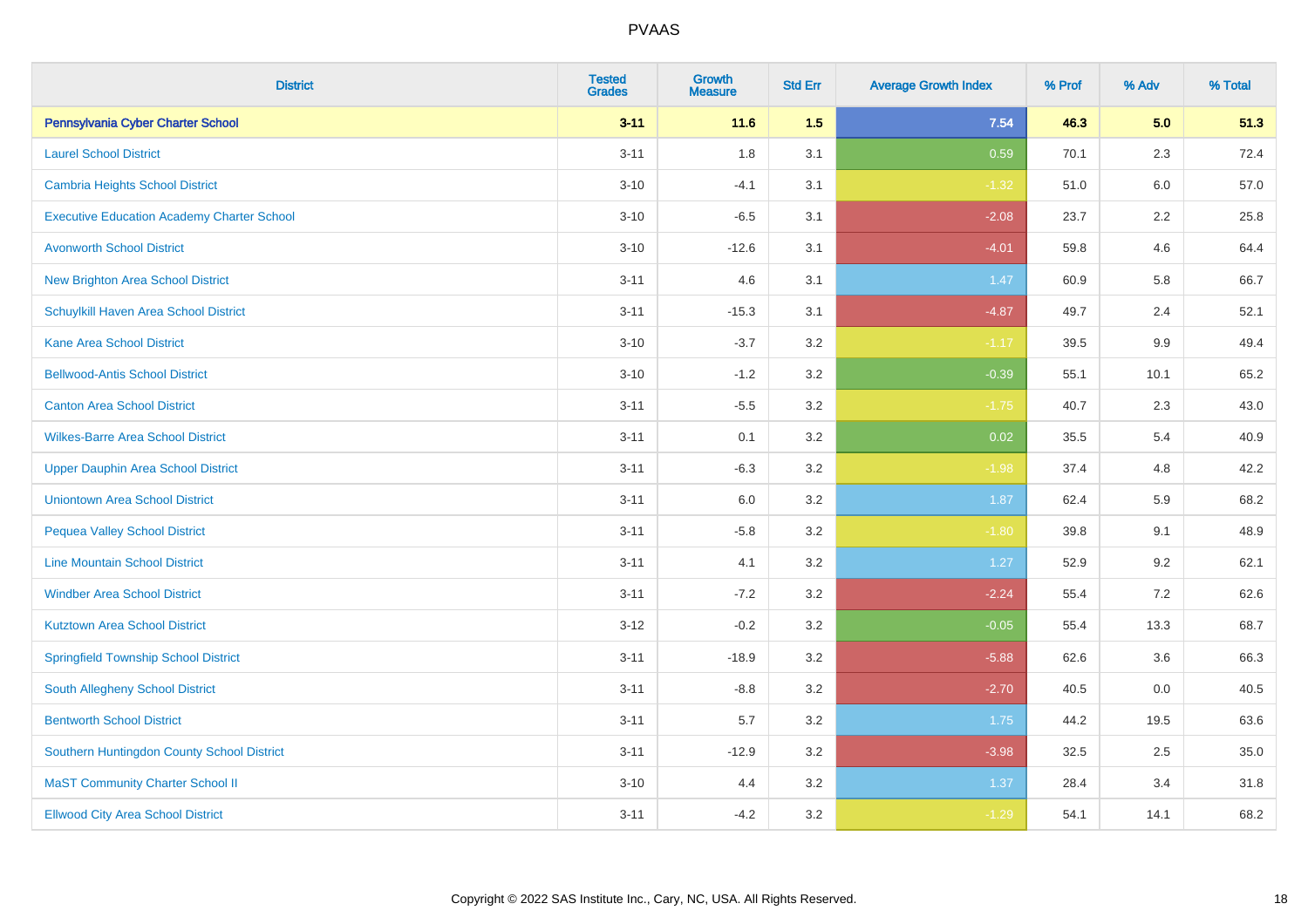| <b>District</b>                                | <b>Tested</b><br><b>Grades</b> | <b>Growth</b><br><b>Measure</b> | <b>Std Err</b> | <b>Average Growth Index</b> | % Prof | % Adv | % Total |
|------------------------------------------------|--------------------------------|---------------------------------|----------------|-----------------------------|--------|-------|---------|
| Pennsylvania Cyber Charter School              | $3 - 11$                       | 11.6                            | 1.5            | 7.54                        | 46.3   | 5.0   | 51.3    |
| Renaissance Academy Charter School             | $3 - 11$                       | 8.3                             | 3.3            | 2.54                        | 45.6   | 22.8  | 68.4    |
| <b>Elk Lake School District</b>                | $3 - 11$                       | $-4.0$                          | 3.3            | $-1.23$                     | 46.2   | 3.3   | 49.4    |
| <b>Panther Valley School District</b>          | $3 - 12$                       | $-0.6$                          | 3.3            | $-0.19$                     | 47.9   | 4.3   | 52.1    |
| <b>Carlynton School District</b>               | $3 - 11$                       | 7.3                             | 3.3            | 2.22                        | 41.0   | 10.5  | 51.6    |
| Shenango Area School District                  | $3 - 11$                       | $-2.6$                          | 3.3            | $-0.79$                     | 50.6   | 13.9  | 64.6    |
| <b>Big Beaver Falls Area School District</b>   | $3 - 11$                       | $-3.9$                          | 3.3            | $-1.18$                     | 34.1   | 3.5   | 37.6    |
| <b>Wyalusing Area School District</b>          | $3 - 12$                       | $8.8\,$                         | 3.3            | 2.68                        | 54.6   | 11.7  | 66.2    |
| <b>Northern Cambria School District</b>        | $3 - 11$                       | 10.0                            | 3.3            | 3.04                        | 47.4   | 5.1   | 52.6    |
| <b>Keystone School District</b>                | $3 - 11$                       | 3.1                             | 3.3            | 0.94                        | 50.6   | 6.5   | 57.1    |
| <b>Bethlehem-Center School District</b>        | $3 - 10$                       | 8.1                             | 3.3            | 2.46                        | 35.1   | 1.4   | 36.5    |
| <b>Moniteau School District</b>                | $3 - 11$                       | $-11.8$                         | 3.3            | $-3.56$                     | 50.0   | 6.3   | 56.3    |
| <b>Carmichaels Area School District</b>        | $3 - 10$                       | $-9.3$                          | 3.3            | $-2.81$                     | 35.1   | 1.4   | 36.5    |
| <b>Mercer Area School District</b>             | $3 - 11$                       | $-0.2$                          | 3.3            | $-0.06$                     | 56.0   | 8.0   | 64.0    |
| <b>Carbondale Area School District</b>         | $3 - 10$                       | 7.4                             | 3.3            | 2.25                        | 56.6   | 2.6   | 59.2    |
| <b>KIPP Dubois Charter School</b>              | $9 - 10$                       | 4.7                             | 3.3            | 1.40                        | 31.0   | 1.4   | 32.4    |
| Philipsburg-Osceola Area School District       | $3 - 11$                       | $-24.8$                         | 3.3            | $-7.43$                     | 19.7   | 2.6   | 22.4    |
| South Side Area School District                | $3 - 11$                       | $-1.6$                          | 3.3            | $-0.48$                     | 50.0   | 6.8   | 56.8    |
| <b>East Allegheny School District</b>          | $3 - 11$                       | $-6.3$                          | 3.3            | $-1.87$                     | 31.9   | 9.7   | 41.7    |
| <b>Conemaugh Township Area School District</b> | $3 - 12$                       | $-3.7$                          | 3.4            | $-1.09$                     | 53.8   | 17.6  | 71.4    |
| <b>North Pocono School District</b>            | $3 - 11$                       | $-2.3$                          | 3.4            | $-0.68$                     | 52.0   | 16.4  | 68.5    |
| <b>Everett Area School District</b>            | $3 - 11$                       | $5.0\,$                         | 3.4            | 1.47                        | 60.5   | 1.3   | 61.8    |
| <b>Troy Area School District</b>               | $3 - 10$                       | $-4.3$                          | 3.4            | $-1.26$                     | 43.2   | 5.7   | 48.9    |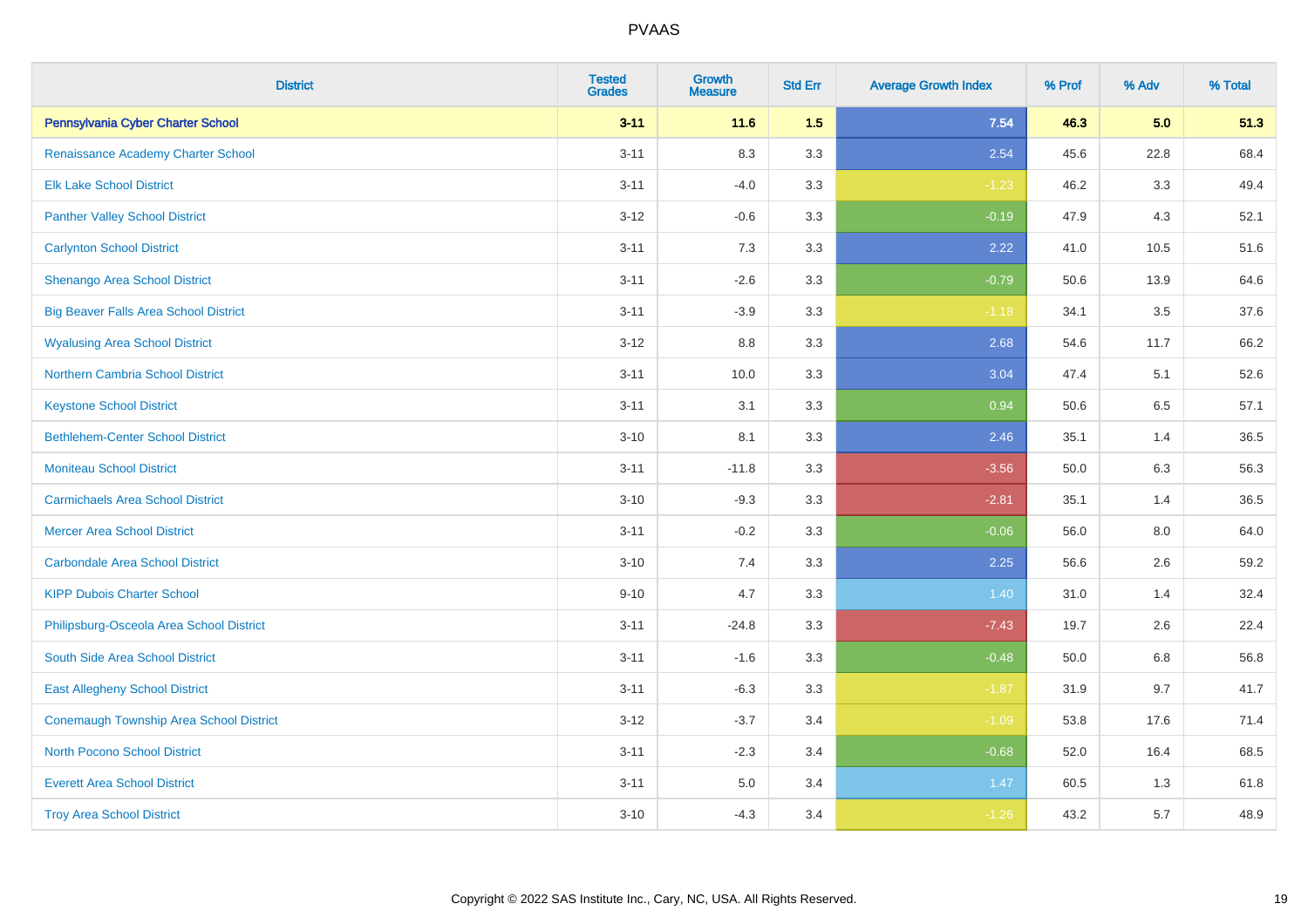| <b>District</b>                           | <b>Tested</b><br><b>Grades</b> | <b>Growth</b><br><b>Measure</b> | <b>Std Err</b> | <b>Average Growth Index</b> | % Prof | % Adv   | % Total  |
|-------------------------------------------|--------------------------------|---------------------------------|----------------|-----------------------------|--------|---------|----------|
| Pennsylvania Cyber Charter School         | $3 - 11$                       | $11.6$                          | 1.5            | 7.54                        | 46.3   | 5.0     | 51.3     |
| <b>Fairfield Area School District</b>     | $3 - 11$                       | $-5.6$                          | 3.4            | $-1.66$                     | 57.9   | 4.0     | 61.8     |
| <b>Bristol Borough School District</b>    | $3 - 12$                       | $-4.3$                          | 3.4            | $-1.27$                     | 39.7   | 1.3     | 41.0     |
| <b>Reynolds School District</b>           | $3 - 10$                       | 0.5                             | 3.4            | 0.16                        | 52.1   | 7.0     | 59.2     |
| <b>Burgettstown Area School District</b>  | $3 - 11$                       | $-2.1$                          | 3.4            | $-0.62$                     | 50.0   | 1.4     | 51.4     |
| <b>Redbank Valley School District</b>     | $3 - 11$                       | $-9.5$                          | 3.4            | $-2.77$                     | 31.5   | 4.9     | 36.4     |
| <b>Old Forge School District</b>          | $3 - 12$                       | $-5.9$                          | 3.4            | $-1.73$                     | 52.9   | 7.1     | 60.0     |
| <b>United School District</b>             | $3 - 11$                       | 2.1                             | 3.4            | 0.63                        | 60.3   | 6.6     | 66.9     |
| <b>Steel Valley School District</b>       | $3 - 11$                       | 6.5                             | 3.4            | 1.89                        | 50.7   | 5.6     | 56.3     |
| Mastery Charter School - Hardy Williams   | $3 - 11$                       | 11.4                            | 3.4            | 3.33                        | 44.3   | 5.7     | $50.0\,$ |
| <b>Williams Valley School District</b>    | $3 - 11$                       | $-7.3$                          | 3.4            | $-2.13$                     | 23.2   | 0.0     | 23.2     |
| <b>Moshannon Valley School District</b>   | $3 - 10$                       | $-7.0$                          | 3.4            | $-2.01$                     | 48.5   | 0.0     | 48.5     |
| Maritime Academy Charter School           | $3 - 10$                       | $-11.4$                         | 3.5            | $-3.29$                     | 15.2   | 0.0     | 15.2     |
| <b>Central Fulton School District</b>     | $3 - 11$                       | $-0.5$                          | 3.5            | $-0.14$                     | 51.4   | $8.6\,$ | 60.0     |
| <b>Newport School District</b>            | $3 - 12$                       | 1.4                             | 3.5            | 0.41                        | 51.5   | 10.3    | 61.8     |
| <b>Steelton-Highspire School District</b> | $3 - 11$                       | $-11.8$                         | 3.5            | $-3.40$                     | 14.5   | 0.0     | 14.5     |
| <b>North Star School District</b>         | $3 - 11$                       | $-8.7$                          | 3.5            | $-2.51$                     | 47.8   | 6.0     | 53.7     |
| <b>Columbia Borough School District</b>   | $3 - 12$                       | $-3.1$                          | 3.5            | $-0.89$                     | 29.5   | 1.9     | 31.4     |
| Pennsylvania Virtual Charter School       | $3 - 11$                       | 11.8                            | 3.5            | 3.37                        | 56.5   | 11.1    | 67.6     |
| Lackawanna Trail School District          | $3 - 10$                       | $-21.7$                         | 3.5            | $-6.20$                     | 38.5   | 1.5     | 40.0     |
| <b>Sayre Area School District</b>         | $3 - 11$                       | 11.2                            | 3.5            | 3.20                        | 52.2   | 7.5     | 59.7     |
| <b>Northwestern School District</b>       | $3 - 11$                       | $-24.9$                         | 3.5            | $-7.13$                     | 42.6   | 2.9     | 45.6     |
| Multicultural Academy Charter School      | $9 - 11$                       | 9.5                             | 3.5            | 2.69                        | 22.0   | 0.0     | 22.0     |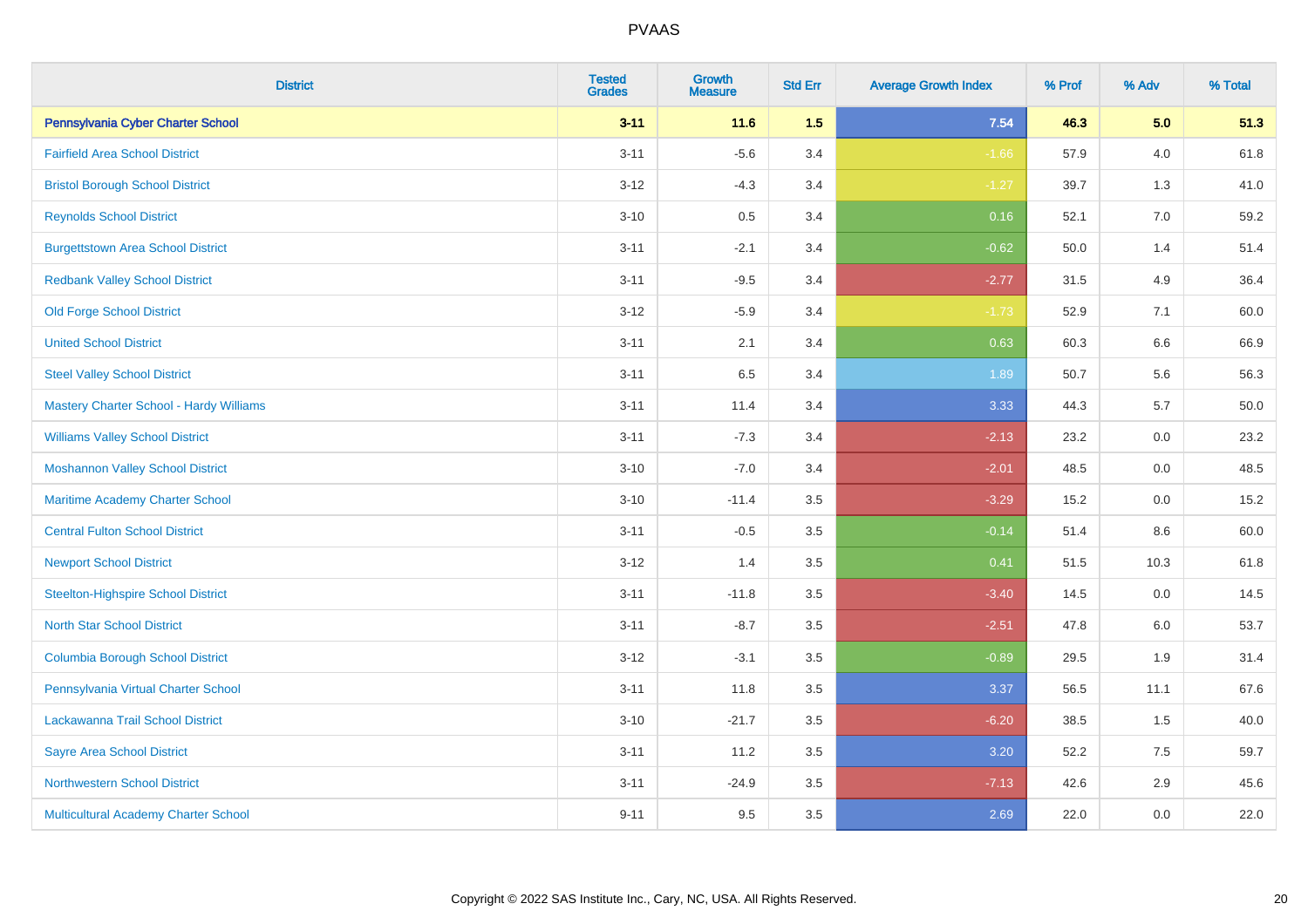| <b>District</b>                                | <b>Tested</b><br><b>Grades</b> | <b>Growth</b><br><b>Measure</b> | <b>Std Err</b> | <b>Average Growth Index</b> | % Prof | % Adv   | % Total |
|------------------------------------------------|--------------------------------|---------------------------------|----------------|-----------------------------|--------|---------|---------|
| Pennsylvania Cyber Charter School              | $3 - 11$                       | 11.6                            | 1.5            | 7.54                        | 46.3   | 5.0     | 51.3    |
| Juniata Valley School District                 | $3 - 11$                       | $-3.9$                          | 3.5            | $-1.10$                     | 44.4   | $3.5\,$ | 47.8    |
| <b>Sharpsville Area School District</b>        | $3 - 11$                       | $-1.4$                          | 3.5            | $-0.40$                     | 55.2   | 13.4    | 68.7    |
| <b>Mountain View School District</b>           | $3 - 11$                       | 20.9                            | 3.5            | 5.91                        | 57.8   | 20.3    | 78.1    |
| <b>Purchase Line School District</b>           | $3-12$                         | 1.7                             | 3.5            | 0.47                        | 43.1   | 5.4     | 48.5    |
| <b>Chartiers-Houston School District</b>       | $3 - 10$                       | $-8.6$                          | 3.5            | $-2.41$                     | 59.7   | 4.5     | 64.2    |
| <b>Union City Area School District</b>         | $3 - 12$                       | $-10.2$                         | 3.6            | $-2.87$                     | 42.9   | 3.2     | 46.0    |
| <b>Carbon Career &amp; Technical Institute</b> | $9 - 11$                       | $-5.7$                          | 3.6            | $-1.59$                     | 34.5   | 1.2     | 35.7    |
| <b>Southmoreland School District</b>           | $3 - 11$                       | $-8.3$                          | 3.6            | $-2.32$                     | 56.8   | 7.2     | 64.0    |
| <b>Brockway Area School District</b>           | $3 - 11$                       | 0.6                             | 3.6            | 0.16                        | 49.2   | 7.7     | 56.9    |
| Portage Area School District                   | $3 - 10$                       | $-8.1$                          | 3.6            | $-2.26$                     | 40.6   | 9.4     | 50.0    |
| <b>Salisbury Township School District</b>      | $3 - 11$                       | 6.3                             | 3.6            | 1.77                        | 46.2   | 6.6     | 52.8    |
| Propel Charter School - Braddock Hills         | $3 - 11$                       | $-13.6$                         | 3.6            | $-3.81$                     | 9.7    | 1.6     | 11.3    |
| <b>Lawrence County CTC</b>                     | $10 - 11$                      | $-21.7$                         | 3.6            | $-6.05$                     | 19.8   | $0.0\,$ | 19.8    |
| <b>Homer-Center School District</b>            | $3 - 11$                       | 9.7                             | 3.6            | 2.70                        | 45.1   | 17.2    | 62.3    |
| <b>Montgomery Area School District</b>         | $3 - 11$                       | 10.7                            | 3.6            | 2.96                        | 48.7   | 12.4    | 61.1    |
| Northern Bedford County School District        | $3 - 11$                       | 16.5                            | 3.6            | 4.58                        | 51.7   | 20.0    | 71.7    |
| <b>Mahanoy Area School District</b>            | $3 - 10$                       | $-9.0$                          | 3.6            | $-2.49$                     | 26.2   | 1.6     | 27.9    |
| <b>Blue Ridge School District</b>              | $3 - 11$                       | $-0.5$                          | 3.6            | $-0.12$                     | 44.6   | 3.1     | 47.7    |
| California Area School District                | $3 - 10$                       | $-7.3$                          | 3.6            | $-2.02$                     | 42.6   | 9.8     | 52.5    |
| <b>Port Allegany School District</b>           | $3 - 11$                       | 4.4                             | 3.6            | 1.21                        | 28.1   | 9.4     | 37.5    |
| <b>School Lane Charter School</b>              | $3 - 11$                       | 12.4                            | 3.6            | 3.43                        | 59.1   | 9.8     | 68.9    |
| <b>Northgate School District</b>               | $3 - 11$                       | 6.3                             | 3.6            | 1.73                        | 53.3   | 16.7    | 70.0    |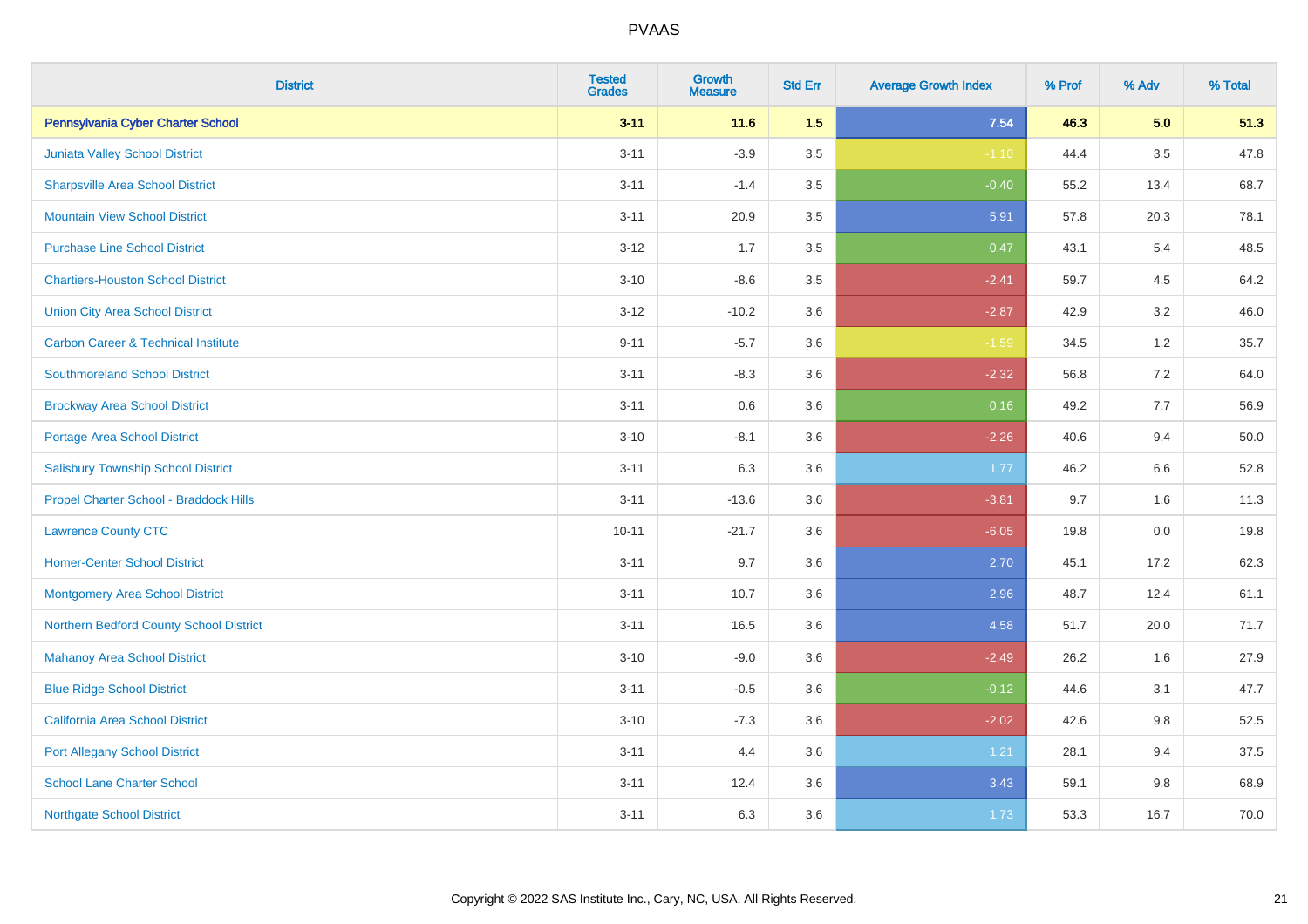| <b>District</b>                                 | <b>Tested</b><br><b>Grades</b> | <b>Growth</b><br><b>Measure</b> | <b>Std Err</b> | <b>Average Growth Index</b> | % Prof | % Adv   | % Total |
|-------------------------------------------------|--------------------------------|---------------------------------|----------------|-----------------------------|--------|---------|---------|
| Pennsylvania Cyber Charter School               | $3 - 11$                       | $11.6$                          | 1.5            | 7.54                        | 46.3   | 5.0     | 51.3    |
| <b>Westinghouse Arts Academy Charter School</b> | $9 - 10$                       | $-0.7$                          | 3.6            | $-0.19$                     | 59.2   | 8.4     | 67.6    |
| <b>Frazier School District</b>                  | $3 - 11$                       | $-17.2$                         | 3.7            | $-4.70$                     | 37.1   | 1.6     | 38.7    |
| <b>Muncy School District</b>                    | $3 - 11$                       | $-8.1$                          | 3.7            | $-2.21$                     | 42.0   | $3.8\,$ | 45.8    |
| <b>Valley Grove School District</b>             | $3 - 10$                       | $-3.7$                          | 3.7            | $-1.01$                     | 51.2   | 6.1     | 57.3    |
| <b>Sto-Rox School District</b>                  | $3 - 10$                       | 6.6                             | 3.7            | 1.80                        | 13.4   | 0.0     | 13.4    |
| <b>Minersville Area School District</b>         | $3 - 11$                       | $-14.4$                         | 3.7            | $-3.90$                     | 39.3   | 3.3     | 42.6    |
| <b>Clairton City School District</b>            | $3 - 11$                       | 3.5                             | 3.7            | 0.95                        | 13.4   | 0.0     | 13.4    |
| <b>Glendale School District</b>                 | $3 - 10$                       | $-0.9$                          | 3.7            | $-0.24$                     | 50.0   | 5.4     | 55.4    |
| <b>Lakeview School District</b>                 | $3 - 11$                       | $-0.9$                          | 3.7            | $-0.24$                     | 60.3   | $3.2\,$ | 63.5    |
| <b>Innovative Arts Academy Charter School</b>   | $6 - 11$                       | $-9.1$                          | 3.7            | $-2.44$                     | 9.5    | 0.0     | 9.5     |
| <b>Apollo-Ridge School District</b>             | $3 - 12$                       | $-4.7$                          | 3.7            | $-1.24$                     | 50.0   | 10.0    | 60.0    |
| <b>Tussey Mountain School District</b>          | $3 - 12$                       | 1.5                             | 3.7            | 0.40                        | 38.6   | 1.8     | 40.4    |
| <b>Coudersport Area School District</b>         | $3 - 11$                       | 7.7                             | 3.7            | 2.06                        | 55.7   | 8.2     | 63.9    |
| <b>Penns Manor Area School District</b>         | $3 - 12$                       | $-17.0$                         | 3.7            | $-4.52$                     | 29.7   | 3.1     | 32.8    |
| <b>Riverview School District</b>                | $3 - 11$                       | $-4.6$                          | 3.8            | $-1.20$                     | 57.9   | 15.8    | 73.7    |
| <b>Fort Cherry School District</b>              | $3 - 10$                       | $-5.9$                          | $3.8\,$        | $-1.56$                     | 55.2   | 5.2     | 60.3    |
| Millersburg Area School District                | $3 - 11$                       | 6.2                             | 3.8            | 1.63                        | 51.8   | 7.4     | 59.3    |
| <b>West Middlesex Area School District</b>      | $3 - 10$                       | $-8.4$                          | $3.8\,$        | $-2.21$                     | 34.9   | 2.8     | 37.6    |
| <b>Antietam School District</b>                 | $3 - 10$                       | $-4.3$                          | 3.8            | $-1.13$                     | 36.4   | 5.4     | 41.8    |
| New Kensington-Arnold School District           | $3 - 11$                       | $-0.4$                          | 3.8            | $-0.10$                     | 40.7   | 3.7     | 44.4    |
| Northwest Area School District                  | $3 - 10$                       | $-10.0$                         | 3.8            | $-2.59$                     | 34.6   | 7.3     | 41.8    |
| Jeannette City School District                  | $3 - 11$                       | $-4.3$                          | 3.8            | $-1.13$                     | 46.7   | 7.5     | 54.2    |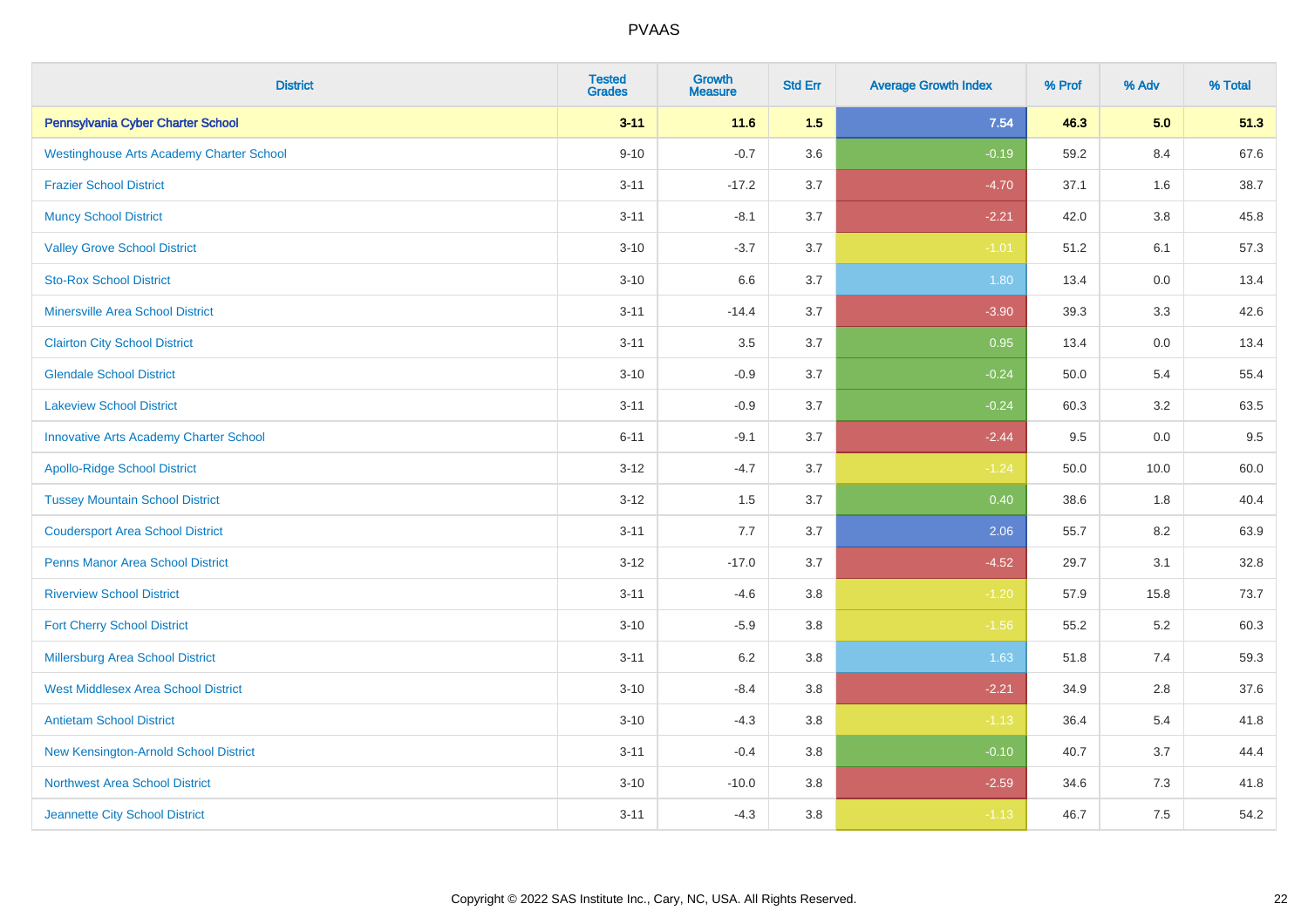| <b>District</b>                                 | <b>Tested</b><br><b>Grades</b> | <b>Growth</b><br><b>Measure</b> | <b>Std Err</b> | <b>Average Growth Index</b> | % Prof | % Adv | % Total |
|-------------------------------------------------|--------------------------------|---------------------------------|----------------|-----------------------------|--------|-------|---------|
| Pennsylvania Cyber Charter School               | $3 - 11$                       | 11.6                            | 1.5            | 7.54                        | 46.3   | 5.0   | 51.3    |
| <b>West Branch Area School District</b>         | $3 - 11$                       | 0.2                             | 3.8            | 0.05                        | 47.2   | 1.9   | 49.1    |
| <b>Greenwood School District</b>                | $3 - 11$                       | 15.9                            | 3.9            | 4.11                        | 50.0   | 25.0  | 75.0    |
| <b>Halifax Area School District</b>             | $3 - 11$                       | 4.7                             | 3.9            | 1.22                        | 61.5   | 9.6   | 71.2    |
| Jefferson County-Dubois AVTS                    | $9 - 11$                       | $-16.2$                         | 3.9            | $-4.16$                     | 23.0   | 0.0   | 23.0    |
| Johnsonburg Area School District                | $3 - 11$                       | $-14.1$                         | 3.9            | $-3.62$                     | 54.0   | 4.6   | 58.6    |
| <b>Smethport Area School District</b>           | $3 - 12$                       | 0.6                             | 3.9            | 0.15                        | 37.0   | 1.8   | 38.9    |
| <b>Shenandoah Valley School District</b>        | $3 - 11$                       | 9.7                             | 3.9            | 2.49                        | 28.3   | 5.0   | 33.3    |
| <b>Allegheny Valley School District</b>         | $3 - 11$                       | 8.5                             | 3.9            | 2.17                        | 53.1   | 12.2  | 65.3    |
| <b>Brownsville Area School District</b>         | $3 - 12$                       | $-7.2$                          | 3.9            | $-1.83$                     | 34.4   | 6.1   | 40.5    |
| <b>Propel Charter School-Montour</b>            | $3 - 10$                       | $-10.7$                         | 3.9            | $-2.71$                     | 13.7   | 0.0   | 13.7    |
| Meyersdale Area School District                 | $3 - 11$                       | 4.2                             | 4.0            | 1.07                        | 43.1   | 6.9   | 50.0    |
| <b>Northeast Bradford School District</b>       | $3 - 10$                       | $-3.1$                          | 4.0            | $-0.78$                     | 33.9   | 3.4   | 37.3    |
| <b>Claysburg-Kimmel School District</b>         | $3 - 11$                       | $-5.7$                          | 4.0            | $-1.42$                     | 42.9   | 8.2   | 51.0    |
| <b>Achievement House Charter School</b>         | $7 - 11$                       | $-0.7$                          | 4.0            | $-0.17$                     | 32.5   | 2.6   | 35.1    |
| <b>Leechburg Area School District</b>           | $3 - 11$                       | 4.4                             | 4.0            | 1.09                        | 47.8   | 19.6  | 67.4    |
| <b>Ridgway Area School District</b>             | $3 - 11$                       | $-14.5$                         | 4.1            | $-3.56$                     | 49.0   | 9.8   | 58.8    |
| <b>Tri-Valley School District</b>               | $3 - 10$                       | $-6.4$                          | 4.1            | $-1.57$                     | 37.0   | 4.4   | 41.3    |
| <b>Conemaugh Valley School District</b>         | $3 - 12$                       | $-3.2$                          | 4.1            | $-0.78$                     | 48.2   | 5.6   | 53.7    |
| <b>Clarion Area School District</b>             | $3 - 11$                       | 10.3                            | 4.1            | 2.51                        | 45.4   | 14.6  | 60.0    |
| <b>Williamsburg Community School District</b>   | $3 - 11$                       | $-14.3$                         | 4.1            | $-3.48$                     | 28.3   | 0.0   | 28.3    |
| <b>Propel Charter School-Homestead</b>          | $3 - 11$                       | $-11.7$                         | 4.1            | $-2.84$                     | 15.9   | 0.0   | 15.9    |
| Capital Area School for the Arts Charter School | $9 - 11$                       | 5.8                             | 4.1            | 1.39                        | 59.3   | 18.6  | 78.0    |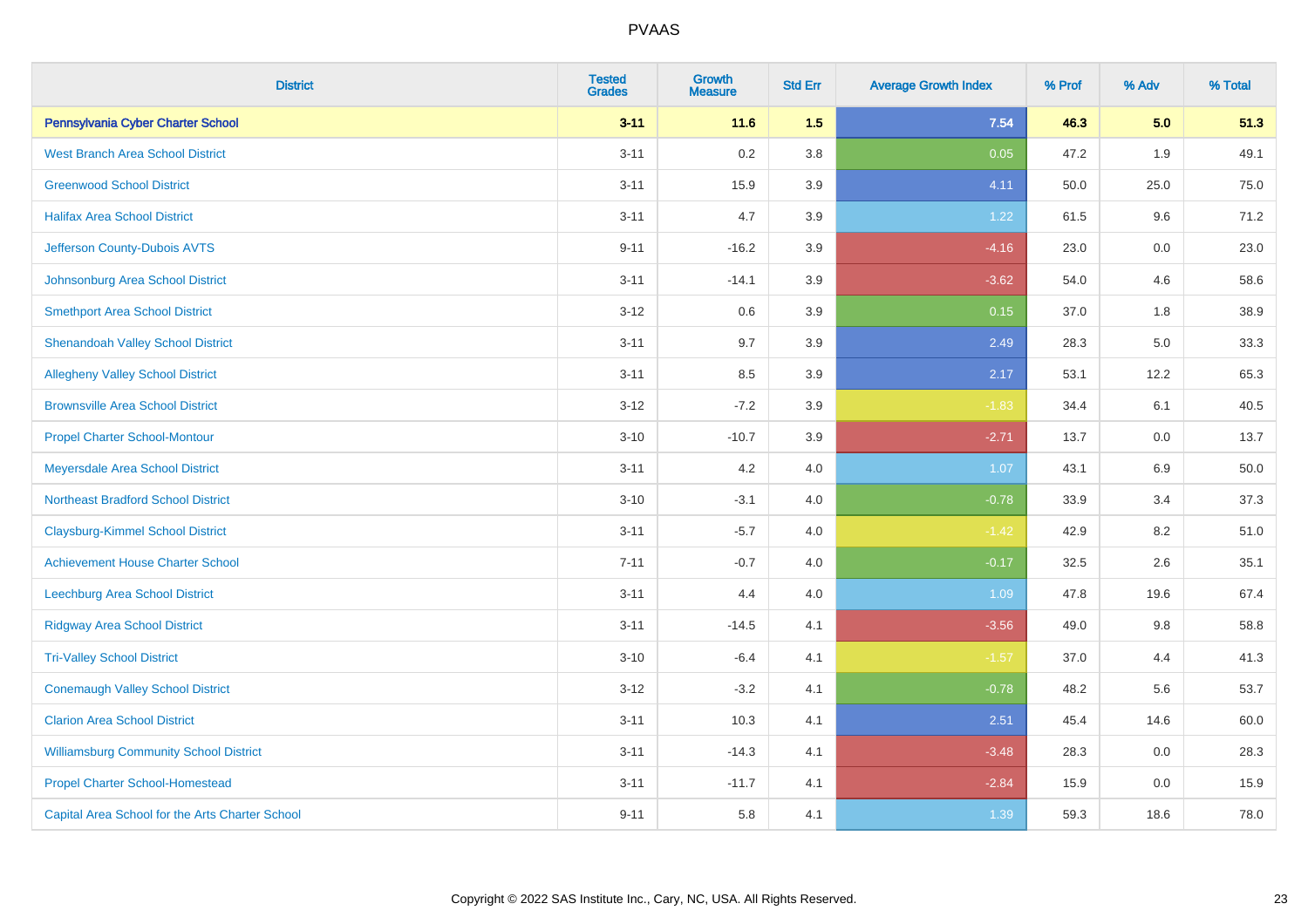| <b>District</b>                                        | <b>Tested</b><br><b>Grades</b> | <b>Growth</b><br><b>Measure</b> | <b>Std Err</b> | <b>Average Growth Index</b> | % Prof | % Adv   | % Total |
|--------------------------------------------------------|--------------------------------|---------------------------------|----------------|-----------------------------|--------|---------|---------|
| Pennsylvania Cyber Charter School                      | $3 - 11$                       | 11.6                            | 1.5            | 7.54                        | 46.3   | 5.0     | 51.3    |
| <b>Curwensville Area School District</b>               | $3 - 11$                       | $-27.9$                         | 4.1            | $-6.72$                     | 42.5   | 4.1     | 46.6    |
| <b>Clarion-Limestone Area School District</b>          | $3 - 12$                       | $-2.5$                          | 4.1            | $-0.60$                     | 56.8   | 6.8     | 63.6    |
| <b>Chester Charter Scholars Academy Charter School</b> | $3 - 12$                       | 8.4                             | 4.1            | 2.03                        | 23.4   | $0.0\,$ | 23.4    |
| <b>Western Beaver County School District</b>           | $3 - 11$                       | $-7.8$                          | 4.2            | $-1.87$                     | 56.5   | 6.5     | 63.0    |
| Pennsylvania Distance Learning Charter School          | $3 - 12$                       | 9.3                             | 4.2            | 2.22                        | 42.2   | 3.1     | 45.3    |
| <b>Berlin Brothersvalley School District</b>           | $3 - 11$                       | 4.0                             | 4.2            | 0.96                        | 48.8   | 14.0    | 62.8    |
| Jefferson-Morgan School District                       | $3 - 10$                       | $-9.9$                          | 4.2            | $-2.35$                     | 43.8   | 4.2     | 47.9    |
| <b>Aliquippa School District</b>                       | $3 - 11$                       | $-9.0$                          | 4.2            | $-2.14$                     | 11.0   | 0.0     | 11.0    |
| <b>Union School District</b>                           | $3 - 12$                       | 2.3                             | 4.2            | 0.54                        | 32.6   | 7.0     | 39.5    |
| <b>Susquehanna Community School District</b>           | $3 - 11$                       | $-2.8$                          | 4.2            | $-0.66$                     | 49.4   | 6.9     | 56.3    |
| <b>Otto-Eldred School District</b>                     | $3 - 11$                       | $-0.7$                          | 4.2            | $-0.15$                     | 56.2   | 6.2     | 62.5    |
| <b>Jamestown Area School District</b>                  | $3 - 11$                       | 13.5                            | 4.2            | 3.19                        | 64.4   | 13.3    | 77.8    |
| <b>Union Area School District</b>                      | $3 - 11$                       | 1.9                             | 4.3            | 0.44                        | 61.5   | 0.0     | 61.5    |
| <b>Farrell Area School District</b>                    | $3 - 11$                       | $-10.4$                         | 4.3            | $-2.41$                     | 19.0   | 0.0     | 19.0    |
| <b>Ferndale Area School District</b>                   | $3 - 10$                       | $-5.8$                          | 4.3            | $-1.33$                     | 40.0   | 0.0     | 40.0    |
| <b>West Side CTC</b>                                   | $9 - 10$                       | $-37.4$                         | 4.3            | $-8.64$                     | 8.8    | $0.0\,$ | 8.8     |
| North Clarion County School District                   | $3 - 12$                       | 3.7                             | 4.3            | 0.85                        | 67.5   | 15.0    | 82.5    |
| <b>Blacklick Valley School District</b>                | $3 - 11$                       | $8.0\,$                         | 4.3            | 1.85                        | 34.1   | $0.0\,$ | 34.1    |
| <b>West Greene School District</b>                     | $3 - 11$                       | $-4.5$                          | 4.3            | $-1.04$                     | 36.6   | 7.3     | 43.9    |
| Morrisville Borough School District                    | $3 - 11$                       | 4.8                             | 4.3            | 1.10                        | 30.2   | 2.3     | 32.6    |
| <b>Jenkintown School District</b>                      | $3 - 11$                       | 12.5                            | 4.4            | 2.84                        | 54.6   | 29.6    | 84.1    |
| <b>Sullivan County School District</b>                 | $3 - 10$                       | $-4.0$                          | 4.4            | $-0.90$                     | 66.7   | 2.6     | 69.2    |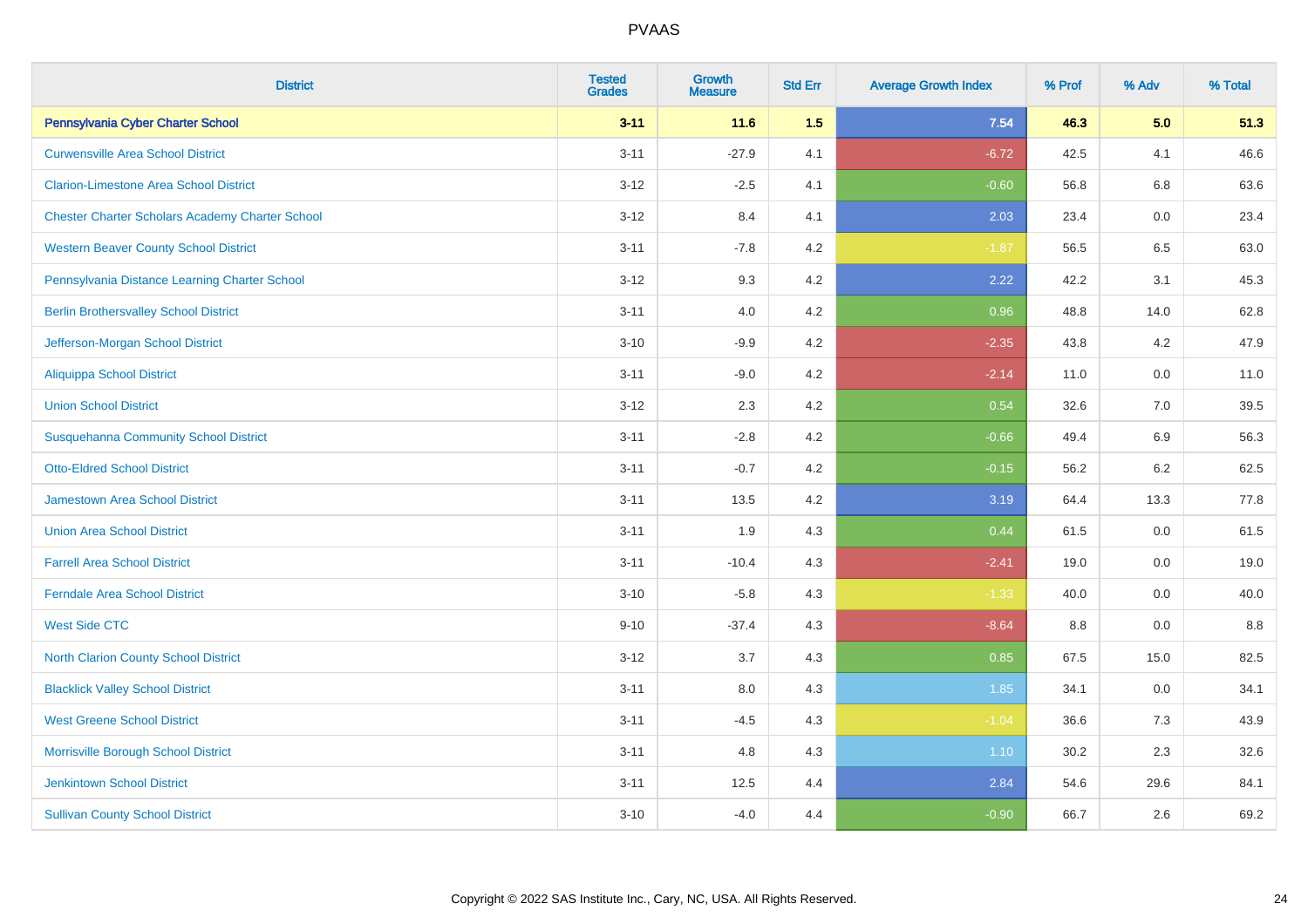| <b>District</b>                             | <b>Tested</b><br><b>Grades</b> | Growth<br><b>Measure</b> | <b>Std Err</b> | <b>Average Growth Index</b> | % Prof | % Adv   | % Total |
|---------------------------------------------|--------------------------------|--------------------------|----------------|-----------------------------|--------|---------|---------|
| Pennsylvania Cyber Charter School           | $3 - 11$                       | 11.6                     | 1.5            | 7.54                        | 46.3   | 5.0     | 51.3    |
| <b>Southern Fulton School District</b>      | $3 - 11$                       | $-23.7$                  | 4.4            | $-5.37$                     | 34.2   | 10.5    | 44.7    |
| <b>Benton Area School District</b>          | $3 - 10$                       | $-9.7$                   | 4.5            | $-2.18$                     | 43.2   | 5.4     | 48.6    |
| <b>Sugar Valley Rural Charter School</b>    | $3 - 11$                       | $-11.0$                  | 4.5            | $-2.46$                     | 14.9   | 0.0     | 14.9    |
| <b>Monessen City School District</b>        | $3 - 10$                       | 8.3                      | 4.5            | 1.85                        | 42.9   | 2.9     | 45.7    |
| Mastery Charter School - Gratz Campus       | $7 - 10$                       | $-23.9$                  | 4.5            | $-5.29$                     | 2.9    | $0.0\,$ | 2.9     |
| <b>Rochester Area School District</b>       | $3 - 11$                       | $-13.2$                  | 4.6            | $-2.89$                     | 19.5   | 1.3     | 20.8    |
| <b>Northern Potter School District</b>      | $3 - 12$                       | $-13.1$                  | 4.6            | $-2.84$                     | 37.5   | 0.0     | 37.5    |
| <b>Hanover Area School District</b>         | $3 - 11$                       | 2.2                      | 4.6            | 0.48                        | 42.9   | 5.7     | 48.6    |
| <b>Shade-Central City School District</b>   | $3 - 11$                       | $-5.9$                   | 4.6            | $-1.28$                     | 27.8   | 0.0     | 27.8    |
| <b>Southeastern Greene School District</b>  | $3 - 10$                       | 3.3                      | 4.6            | 0.72                        | 57.6   | 6.1     | 63.6    |
| <b>Avella Area School District</b>          | $3 - 12$                       | $-0.3$                   | 4.7            | $-0.05$                     | 49.3   | 14.5    | 63.8    |
| <b>Millville Area School District</b>       | $3 - 12$                       | $-0.9$                   | 4.7            | $-0.18$                     | 51.4   | 5.4     | 56.8    |
| La Academia Partnership Charter School      | $6 - 11$                       | $-11.0$                  | 4.7            | $-2.34$                     | 6.8    | 0.0     | 6.8     |
| <b>Reach Cyber Charter School</b>           | $3 - 11$                       | 8.1                      | 4.7            | 1.72                        | 42.4   | 4.6     | 47.0    |
| Allegheny-Clarion Valley School District    | $3 - 10$                       | 7.8                      | 4.7            | 1.65                        | 53.3   | 3.3     | 56.7    |
| <b>Shamokin Area School District</b>        | $3 - 11$                       | $-7.7$                   | 4.8            | $-1.60$                     | 38.1   | 3.2     | 41.3    |
| <b>Roberto Clemente Charter School</b>      | $3 - 12$                       | 2.2                      | 4.9            | 0.45                        | 27.5   | 5.0     | 32.5    |
| Dr Robert Ketterer Charter School Inc       | $6 - 12$                       | 10.1                     | 5.0            | 2.04                        | 14.9   | 0.4     | 15.3    |
| <b>Cornell School District</b>              | $3 - 11$                       | $-1.6$                   | 5.0            | $-0.32$                     | 33.8   | 1.5     | 35.4    |
| <b>York Academy Regional Charter School</b> | $3 - 11$                       | 9.0                      | 5.0            | 1.79                        | 55.2   | 0.0     | 55.2    |
| <b>Oswayo Valley School District</b>        | $3 - 12$                       | 8.5                      | $5.0\,$        | 1.68                        | 50.0   | 16.7    | 66.7    |
| <b>Forbes Road School District</b>          | $3 - 11$                       | 2.8                      | 5.1            | 0.56                        | 41.4   | 10.3    | 51.7    |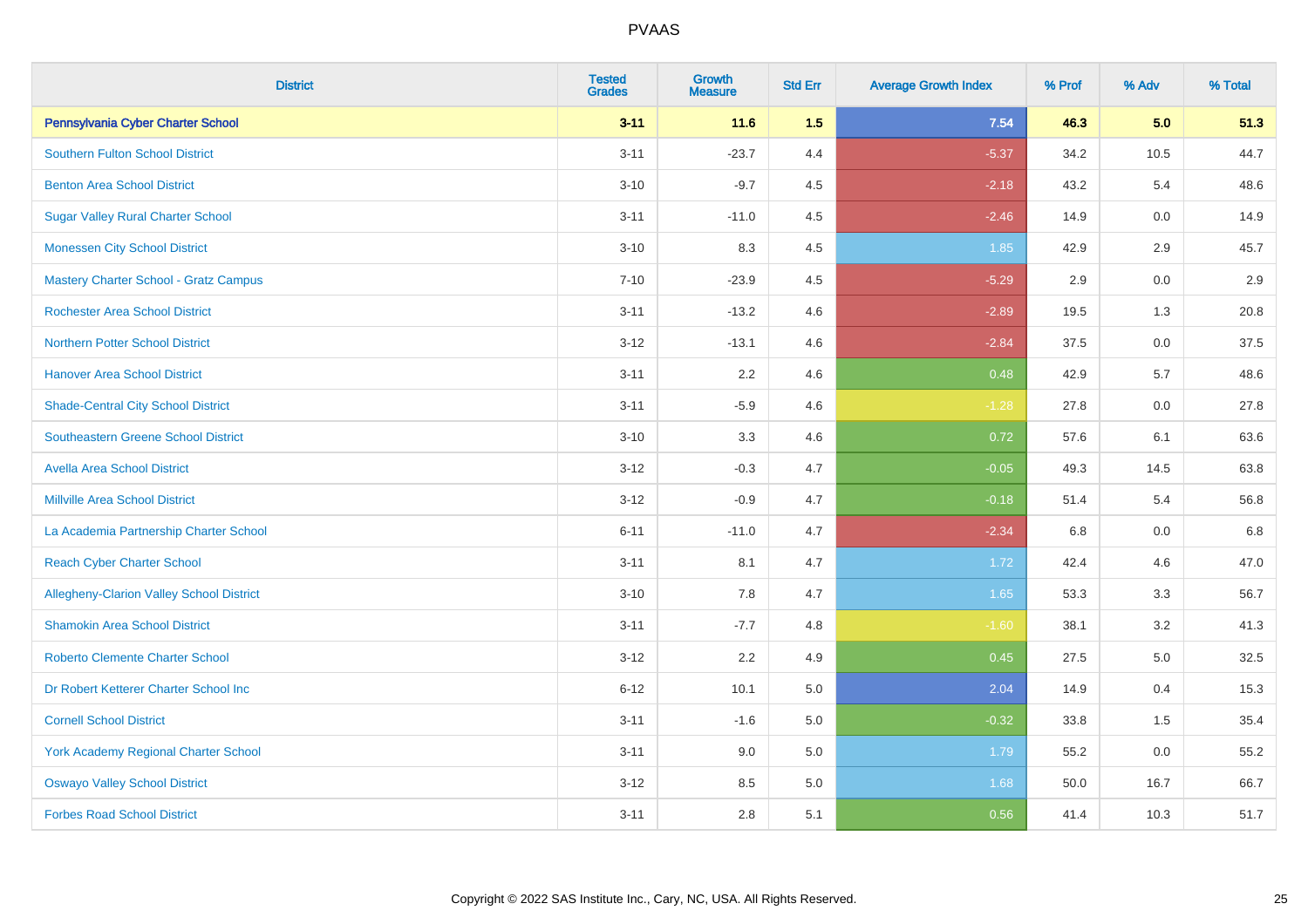| <b>District</b>                                         | <b>Tested</b><br><b>Grades</b> | <b>Growth</b><br><b>Measure</b> | <b>Std Err</b> | <b>Average Growth Index</b> | % Prof | % Adv   | % Total |
|---------------------------------------------------------|--------------------------------|---------------------------------|----------------|-----------------------------|--------|---------|---------|
| Pennsylvania Cyber Charter School                       | $3 - 11$                       | 11.6                            | 1.5            | 7.54                        | 46.3   | 5.0     | 51.3    |
| <b>Tidioute Community Charter School</b>                | $3 - 11$                       | 5.7                             | 5.1            | 1.11                        | 34.4   | 21.9    | 56.2    |
| <b>Fannett-Metal School District</b>                    | $3 - 11$                       | $-3.4$                          | 5.1            | $-0.67$                     | 38.7   | 8.1     | 46.8    |
| The New Academy Charter School                          | $8 - 11$                       | $-10.4$                         | 5.2            | $-2.00$                     | 0.0    | $0.0\,$ | $0.0\,$ |
| <b>Galeton Area School District</b>                     | $3 - 11$                       | 2.2                             | 5.3            | 0.42                        | 41.3   | 4.4     | 45.6    |
| <b>Forest Area School District</b>                      | $3 - 11$                       | $-4.4$                          | 5.4            | $-0.81$                     | 36.2   | 2.1     | 38.3    |
| People For People Charter School                        | $3 - 12$                       | 13.3                            | 5.5            | 2.43                        | 13.5   | 0.0     | 13.5    |
| <b>Commodore Perry School District</b>                  | $3 - 11$                       | 3.2                             | 5.5            | 0.58                        | 58.3   | 0.0     | 58.3    |
| <b>Turkeyfoot Valley Area School District</b>           | $3 - 12$                       | $-4.3$                          | 5.6            | $-0.76$                     | 22.0   | 5.1     | 27.1    |
| <b>Pittston Area School District</b>                    | $3 - 11$                       | $-10.1$                         | 5.6            | $-1.80$                     | 38.1   | 9.5     | 47.6    |
| Lehigh Career & Technical Institute                     | $10 - 12$                      | 5.6                             | 5.6            | 0.99                        | 78.3   | 0.0     | 78.3    |
| <b>Gillingham Charter School</b>                        | $3 - 11$                       | $-4.4$                          | 5.6            | $-0.77$                     | 20.8   | 8.3     | 29.2    |
| <b>Mastery Charter School - Pickett Campus</b>          | $6 - 10$                       | 5.6                             | 5.7            | 1.00                        | 27.8   | 0.0     | 27.8    |
| Insight PA Cyber Charter School                         | $3 - 11$                       | 0.7                             | 5.7            | 0.12                        | 50.0   | 4.8     | 54.8    |
| Mastery Charter High School-Lenfest Campus              | $7 - 11$                       | 2.5                             | 5.7            | 0.43                        | 40.0   | 0.0     | 40.0    |
| Imhotep Institute Charter High School                   | $9 - 11$                       | $-5.3$                          | 5.8            | $-0.92$                     | 25.0   | 0.0     | 25.0    |
| Salisbury-Elk Lick School District                      | $3 - 11$                       | $-13.5$                         | 5.9            | $-2.30$                     | 27.8   | 0.0     | 27.8    |
| <b>Shanksville-Stonycreek School District</b>           | $3 - 10$                       | 7.0                             | 5.9            | 1.20                        | 64.7   | 17.6    | 82.4    |
| <b>Keystone Education Center Charter School</b>         | $3 - 12$                       | $-12.9$                         | 5.9            | $-2.19$                     | 28.0   | 0.0     | 28.0    |
| Hope For Hyndman Charter School                         | $3 - 11$                       | $-2.0$                          | 6.1            | $-0.32$                     | 33.3   | 0.0     | 33.3    |
| Esperanza Cyber Charter School                          | $3 - 11$                       | 7.1                             | 6.1            | 1.16                        | 9.1    | 0.0     | 9.1     |
| Center For Student Learning Charter School At Pennsbury | $6 - 12$                       | $-2.9$                          | 6.1            | $-0.47$                     | 42.9   | 0.0     | 42.9    |
| <b>Mastery Charter School - Thomas Campus</b>           | $3 - 10$                       | 2.1                             | 6.2            | 0.33                        | 28.6   | 0.0     | 28.6    |